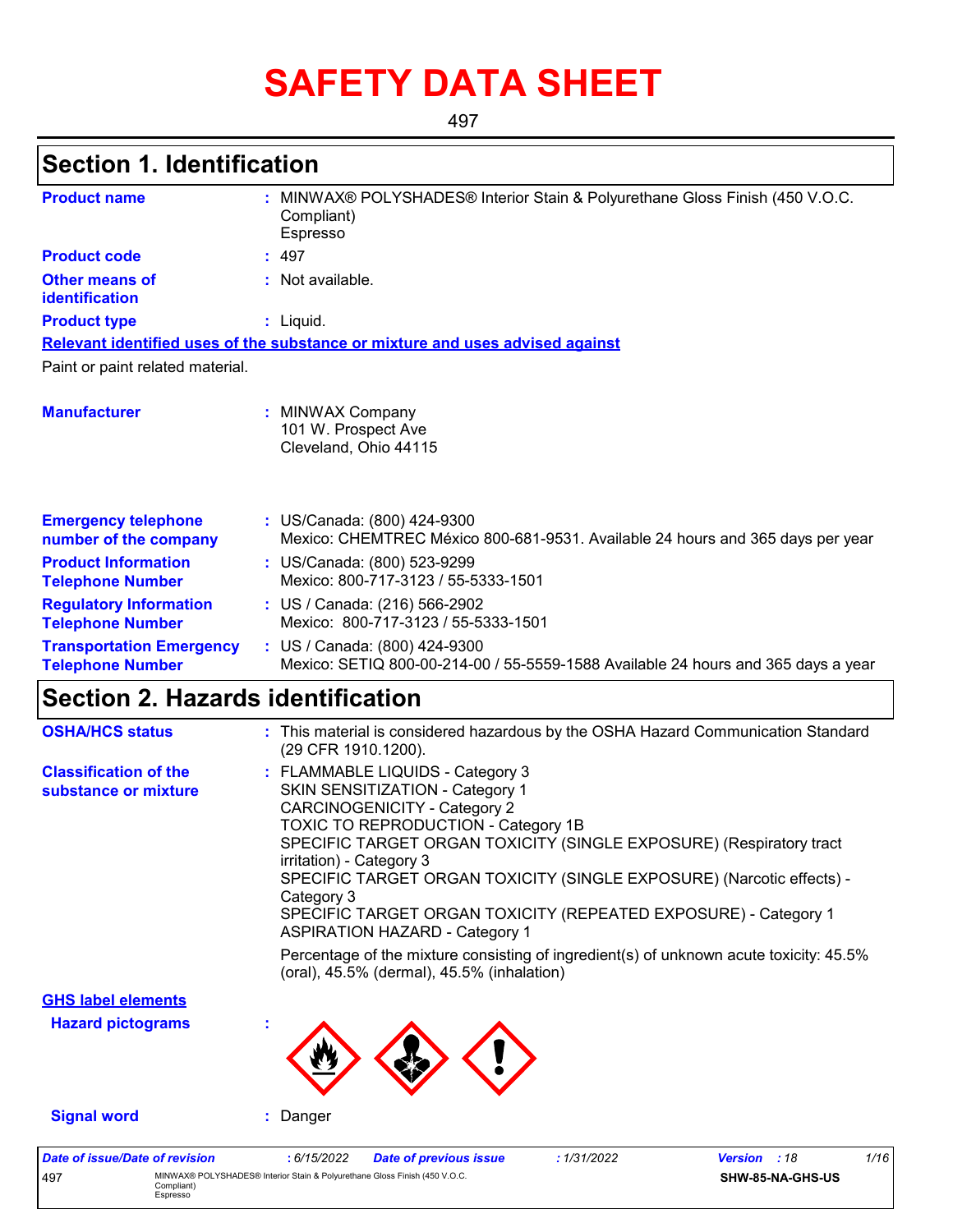### **Section 2. Hazards identification**

| <b>Hazard statements</b>                   | : Flammable liquid and vapor.<br>May be fatal if swallowed and enters airways.<br>May cause an allergic skin reaction.<br>May cause respiratory irritation.<br>May cause drowsiness or dizziness.<br>Suspected of causing cancer.<br>May damage fertility or the unborn child.<br>Causes damage to organs through prolonged or repeated exposure.                                                                                                                                                                                                                                                                                                                                 |  |
|--------------------------------------------|-----------------------------------------------------------------------------------------------------------------------------------------------------------------------------------------------------------------------------------------------------------------------------------------------------------------------------------------------------------------------------------------------------------------------------------------------------------------------------------------------------------------------------------------------------------------------------------------------------------------------------------------------------------------------------------|--|
| <b>Precautionary statements</b>            |                                                                                                                                                                                                                                                                                                                                                                                                                                                                                                                                                                                                                                                                                   |  |
| <b>General</b>                             | : Read label before use. Keep out of reach of children. If medical advice is needed,<br>have product container or label at hand.                                                                                                                                                                                                                                                                                                                                                                                                                                                                                                                                                  |  |
| <b>Prevention</b>                          | Obtain special instructions before use. Do not handle until all safety precautions have<br>been read and understood. Wear protective gloves, protective clothing and eye or face<br>protection. Keep away from heat, hot surfaces, sparks, open flames and other ignition<br>sources. No smoking. Use explosion-proof electrical, ventilating or lighting equipment.<br>Use non-sparking tools. Take action to prevent static discharges. Use only outdoors or<br>in a well-ventilated area. Do not breathe vapor. Do not eat, drink or smoke when using<br>this product. Wash thoroughly after handling. Contaminated work clothing must not be<br>allowed out of the workplace. |  |
| <b>Response</b>                            | : IF exposed or concerned: Get medical advice or attention. IF INHALED: Remove<br>person to fresh air and keep comfortable for breathing. Call a POISON CENTER or<br>doctor if you feel unwell. IF SWALLOWED: Immediately call a POISON CENTER or<br>doctor. Do NOT induce vomiting. IF ON SKIN (or hair): Take off immediately all<br>contaminated clothing. Rinse skin with water. Wash contaminated clothing before<br>reuse. IF ON SKIN: Wash with plenty of water. If skin irritation or rash occurs: Get<br>medical advice or attention.                                                                                                                                    |  |
| <b>Storage</b>                             | : Store locked up. Store in a well-ventilated place. Keep container tightly closed. Keep<br>cool.                                                                                                                                                                                                                                                                                                                                                                                                                                                                                                                                                                                 |  |
| <b>Disposal</b>                            | Dispose of contents and container in accordance with all local, regional, national and<br>international regulations.                                                                                                                                                                                                                                                                                                                                                                                                                                                                                                                                                              |  |
| <b>Supplemental label</b><br>elements      | DELAYED EFFECTS FROM LONG TERM OVEREXPOSURE. Contains solvents which<br>can cause permanent brain and nervous system damage. Intentional misuse by<br>deliberately concentrating and inhaling the contents can be harmful or fatal. WARNING:<br>This product contains chemicals known to the State of California to cause cancer and<br>birth defects or other reproductive harm.                                                                                                                                                                                                                                                                                                 |  |
|                                            | Please refer to the SDS for additional information. Keep out of reach of children. Do not<br>transfer contents to other containers for storage.                                                                                                                                                                                                                                                                                                                                                                                                                                                                                                                                   |  |
| <b>Hazards not otherwise</b><br>classified | DANGER: Rags, steel wool, other waste soaked with this product, and sanding residue<br>may spontaneously catch fire if improperly discarded. Immediately place rags, steel<br>wool, other waste soaked with this product, and sanding residue in a sealed, water-filled,<br>metal container. Dispose of in accordance with local fire regulations.                                                                                                                                                                                                                                                                                                                                |  |
|                                            |                                                                                                                                                                                                                                                                                                                                                                                                                                                                                                                                                                                                                                                                                   |  |

### **Section 3. Composition/information on ingredients**

| Substance/mixture     | : Mixture        |
|-----------------------|------------------|
| Other means of        | : Not available. |
| <b>identification</b> |                  |

**CAS number/other identifiers**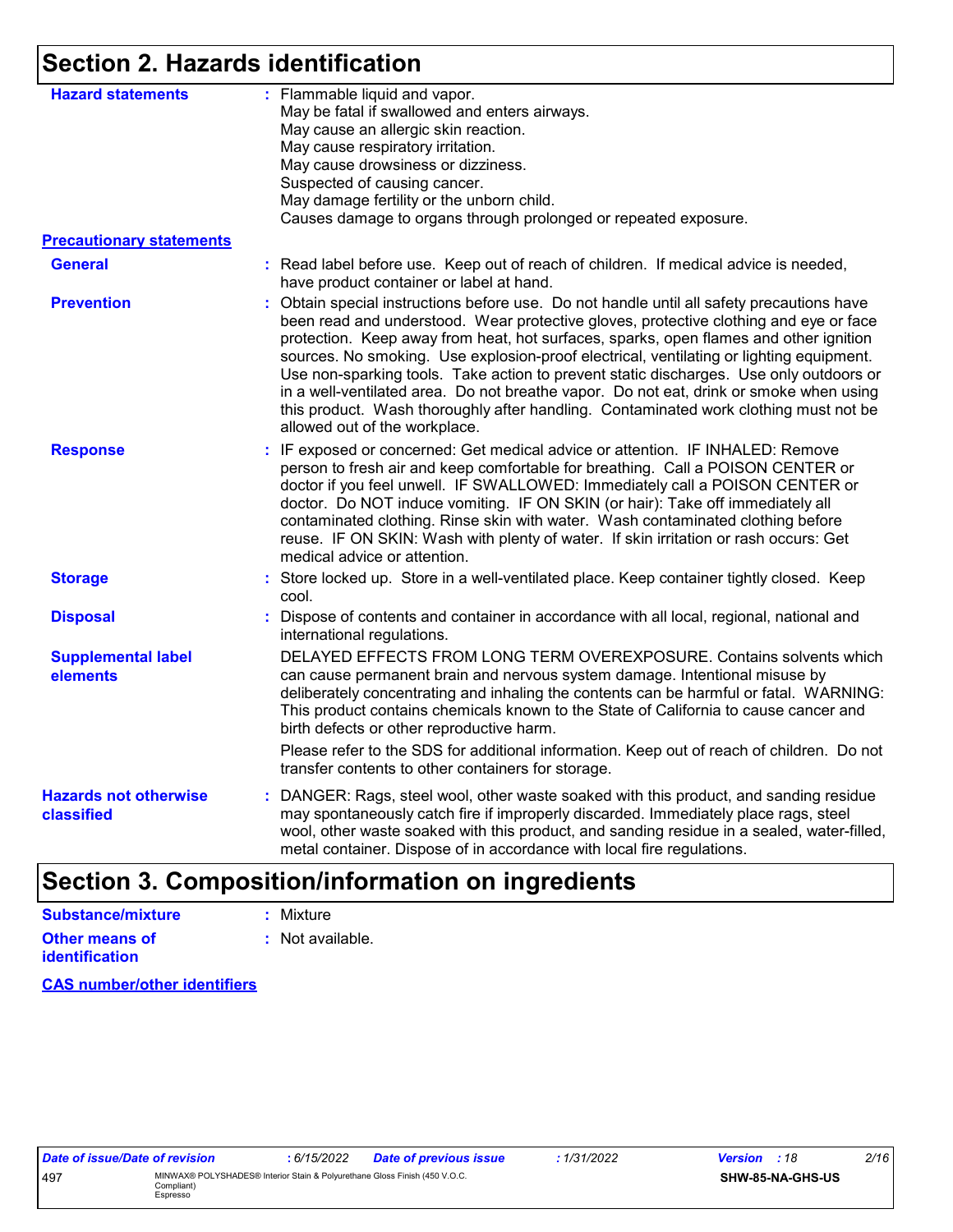### **Section 3. Composition/information on ingredients**

| <b>Ingredient name</b>               | % by weight | <b>CAS number</b> |
|--------------------------------------|-------------|-------------------|
| Light Aliphatic Hydrocarbon          | l≥25 - ≤50  | 64742-47-8        |
| Light Aliphatic Hydrocarbon          | 210 - ≤25   | 64742-47-8        |
| Med. Aliphatic Hydrocarbon Solvent   | l≤3         | 64742-88-7        |
| Iron Oxide                           | '≤3         | 1309-37-1         |
| Mineral Spirits (Odorless)           | $<$ 1       | 64742-47-8        |
| Zirconium 2-Ethylhexanoate           | ≤1          | 22464-99-9        |
| Hydrotreated Heavy Petroleum Naphtha | ≺1          | 64742-48-9        |
| Cobalt 2-Ethylhexanoate              | l≤0.3       | 136-52-7          |
| Methyl Ethyl Ketoxime                | l≤0.3       | 96-29-7           |

Any concentration shown as a range is to protect confidentiality or is due to batch variation.

**There are no additional ingredients present which, within the current knowledge of the supplier and in the concentrations applicable, are classified and hence require reporting in this section.**

**Occupational exposure limits, if available, are listed in Section 8.**

### **Section 4. First aid measures**

#### **Description of necessary first aid measures**

| <b>Eye contact</b>  | : Immediately flush eyes with plenty of water, occasionally lifting the upper and lower<br>eyelids. Check for and remove any contact lenses. Continue to rinse for at least 10<br>minutes. Get medical attention.                                                                                                                                                                                                                                                                                                                                                                                                                                                                                                                                       |
|---------------------|---------------------------------------------------------------------------------------------------------------------------------------------------------------------------------------------------------------------------------------------------------------------------------------------------------------------------------------------------------------------------------------------------------------------------------------------------------------------------------------------------------------------------------------------------------------------------------------------------------------------------------------------------------------------------------------------------------------------------------------------------------|
| <b>Inhalation</b>   | : Remove victim to fresh air and keep at rest in a position comfortable for breathing. If it<br>is suspected that fumes are still present, the rescuer should wear an appropriate mask<br>or self-contained breathing apparatus. If not breathing, if breathing is irregular or if<br>respiratory arrest occurs, provide artificial respiration or oxygen by trained personnel. It<br>may be dangerous to the person providing aid to give mouth-to-mouth resuscitation.<br>Get medical attention. If necessary, call a poison center or physician. If unconscious,<br>place in recovery position and get medical attention immediately. Maintain an open<br>airway. Loosen tight clothing such as a collar, tie, belt or waistband.                    |
| <b>Skin contact</b> | : Wash with plenty of soap and water. Remove contaminated clothing and shoes. Wash<br>contaminated clothing thoroughly with water before removing it, or wear gloves.<br>Continue to rinse for at least 10 minutes. Get medical attention. In the event of any<br>complaints or symptoms, avoid further exposure. Wash clothing before reuse. Clean<br>shoes thoroughly before reuse.                                                                                                                                                                                                                                                                                                                                                                   |
| <b>Ingestion</b>    | : Get medical attention immediately. Call a poison center or physician. Wash out mouth<br>with water. Remove dentures if any. If material has been swallowed and the exposed<br>person is conscious, give small quantities of water to drink. Stop if the exposed person<br>feels sick as vomiting may be dangerous. Aspiration hazard if swallowed. Can enter<br>lungs and cause damage. Do not induce vomiting. If vomiting occurs, the head should<br>be kept low so that vomit does not enter the lungs. Never give anything by mouth to an<br>unconscious person. If unconscious, place in recovery position and get medical<br>attention immediately. Maintain an open airway. Loosen tight clothing such as a collar,<br>tie, belt or waistband. |

|                                       | Most important symptoms/effects, acute and delayed                                                                           |
|---------------------------------------|------------------------------------------------------------------------------------------------------------------------------|
| <b>Potential acute health effects</b> |                                                                                                                              |
| <b>Eye contact</b>                    | : No known significant effects or critical hazards.                                                                          |
| <b>Inhalation</b>                     | : Can cause central nervous system (CNS) depression. May cause drowsiness or<br>dizziness. May cause respiratory irritation. |
| <b>Skin contact</b>                   | : May cause an allergic skin reaction.                                                                                       |
| <b>Ingestion</b>                      | : Can cause central nervous system (CNS) depression. May be fatal if swallowed and<br>enters airways.                        |

#### **Over-exposure signs/symptoms**

| Date of issue/Date of revision |                                                                                                        | 6/15/2022 | <b>Date of previous issue</b> | : 1/31/2022 | <b>Version</b> : 18 |                  | 3/16 |
|--------------------------------|--------------------------------------------------------------------------------------------------------|-----------|-------------------------------|-------------|---------------------|------------------|------|
| 497                            | MINWAX® POLYSHADES® Interior Stain & Polyurethane Gloss Finish (450 V.O.C.<br>Compliant) l<br>Espresso |           |                               |             |                     | SHW-85-NA-GHS-US |      |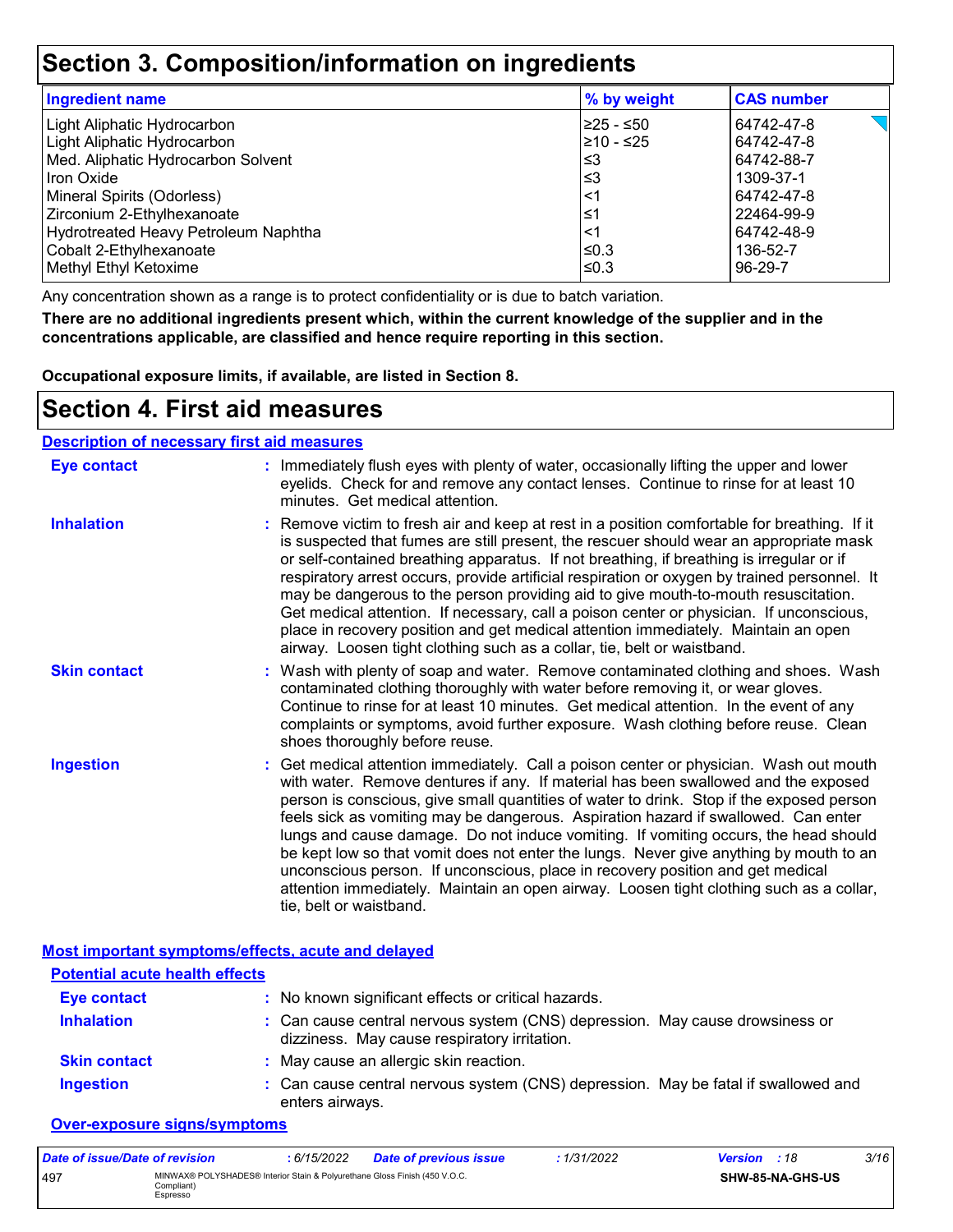### **Section 4. First aid measures**

| <b>Eye contact</b>                | : No specific data.                                                                                                                                                                                                                                                     |
|-----------------------------------|-------------------------------------------------------------------------------------------------------------------------------------------------------------------------------------------------------------------------------------------------------------------------|
| <b>Inhalation</b>                 | : Adverse symptoms may include the following:<br>respiratory tract irritation<br>coughing<br>nausea or vomiting<br>headache<br>drowsiness/fatigue<br>dizziness/vertigo<br>unconsciousness<br>reduced fetal weight<br>increase in fetal deaths<br>skeletal malformations |
| <b>Skin contact</b>               | : Adverse symptoms may include the following:<br>irritation<br>redness<br>reduced fetal weight<br>increase in fetal deaths<br>skeletal malformations                                                                                                                    |
| <b>Ingestion</b>                  | : Adverse symptoms may include the following:<br>nausea or vomiting<br>reduced fetal weight<br>increase in fetal deaths<br>skeletal malformations                                                                                                                       |
|                                   | Indication of immediate medical attention and special treatment needed, if necessary                                                                                                                                                                                    |
| <b>Notes to physician</b>         | : Treat symptomatically. Contact poison treatment specialist immediately if large<br>quantities have been ingested or inhaled.                                                                                                                                          |
| <b>Specific treatments</b>        | : No specific treatment.                                                                                                                                                                                                                                                |
| <b>Protection of first-aiders</b> | : No action shall be taken involving any personal risk or without suitable training.<br>والمناط والمتماط والمتحدد والمناط والمستند والمستنب الكافية والمستوات والمتاري                                                                                                  |

table training. If it is suspected that fumes are still present, the rescuer should wear an appropriate mask or self-contained breathing apparatus. It may be dangerous to the person providing aid to give mouth-to-mouth resuscitation. Wash contaminated clothing thoroughly with water before removing it, or wear gloves.

**See toxicological information (Section 11)**

### **Section 5. Fire-fighting measures**

| <b>Extinguishing media</b>                           |                                                                                                                                                                                                                                                                                                                                                                                                                          |
|------------------------------------------------------|--------------------------------------------------------------------------------------------------------------------------------------------------------------------------------------------------------------------------------------------------------------------------------------------------------------------------------------------------------------------------------------------------------------------------|
| <b>Suitable extinguishing</b><br>media               | : Use dry chemical, $CO2$ , water spray (fog) or foam.                                                                                                                                                                                                                                                                                                                                                                   |
| Unsuitable extinguishing<br>media                    | : Do not use water jet.                                                                                                                                                                                                                                                                                                                                                                                                  |
| <b>Specific hazards arising</b><br>from the chemical | : Flammable liquid and vapor. Runoff to sewer may create fire or explosion hazard. In a<br>fire or if heated, a pressure increase will occur and the container may burst, with the risk<br>of a subsequent explosion. The vapor/gas is heavier than air and will spread along the<br>ground. Vapors may accumulate in low or confined areas or travel a considerable<br>distance to a source of ignition and flash back. |
| <b>Hazardous thermal</b><br>decomposition products   | : Decomposition products may include the following materials:<br>carbon dioxide<br>carbon monoxide<br>metal oxide/oxides                                                                                                                                                                                                                                                                                                 |

| Date of issue/Date of revision |                                                                                                      | : 6/15/2022 | <b>Date of previous issue</b> | 1/31/2022 | <b>Version</b> : 18 |                  | 4/16 |
|--------------------------------|------------------------------------------------------------------------------------------------------|-------------|-------------------------------|-----------|---------------------|------------------|------|
| 497                            | MINWAX® POLYSHADES® Interior Stain & Polyurethane Gloss Finish (450 V.O.C.<br>Compliant)<br>Espresso |             |                               |           |                     | SHW-85-NA-GHS-US |      |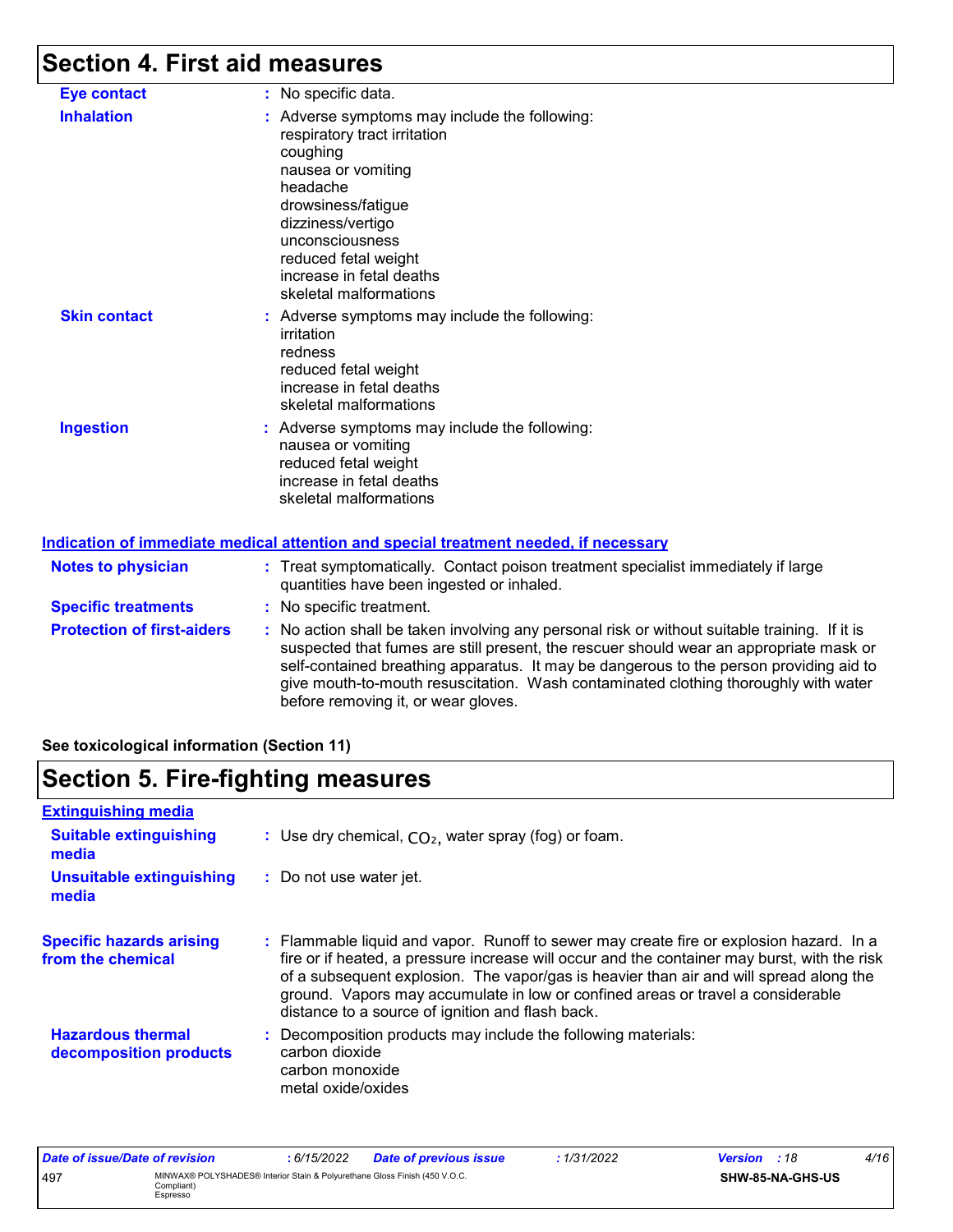## **Section 5. Fire-fighting measures**

| <b>Special protective actions</b><br>for fire-fighters | : Promptly isolate the scene by removing all persons from the vicinity of the incident if<br>there is a fire. No action shall be taken involving any personal risk or without suitable<br>training. Move containers from fire area if this can be done without risk. Use water<br>spray to keep fire-exposed containers cool. |
|--------------------------------------------------------|-------------------------------------------------------------------------------------------------------------------------------------------------------------------------------------------------------------------------------------------------------------------------------------------------------------------------------|
| <b>Special protective</b>                              | : Fire-fighters should wear appropriate protective equipment and self-contained breathing                                                                                                                                                                                                                                     |
| equipment for fire-fighters                            | apparatus (SCBA) with a full face-piece operated in positive pressure mode.                                                                                                                                                                                                                                                   |

### **Section 6. Accidental release measures**

|                                                       | Personal precautions, protective equipment and emergency procedures                                                                                                                                                                                                                                                                                                                                                                                                                                                                                                                                                                                                                                                                                                  |
|-------------------------------------------------------|----------------------------------------------------------------------------------------------------------------------------------------------------------------------------------------------------------------------------------------------------------------------------------------------------------------------------------------------------------------------------------------------------------------------------------------------------------------------------------------------------------------------------------------------------------------------------------------------------------------------------------------------------------------------------------------------------------------------------------------------------------------------|
| For non-emergency<br>personnel                        | : No action shall be taken involving any personal risk or without suitable training.<br>Evacuate surrounding areas. Keep unnecessary and unprotected personnel from<br>entering. Do not touch or walk through spilled material. Shut off all ignition sources.<br>No flares, smoking or flames in hazard area. Avoid breathing vapor or mist. Provide<br>adequate ventilation. Wear appropriate respirator when ventilation is inadequate. Put<br>on appropriate personal protective equipment.                                                                                                                                                                                                                                                                      |
| For emergency responders :                            | If specialized clothing is required to deal with the spillage, take note of any information in<br>Section 8 on suitable and unsuitable materials. See also the information in "For non-<br>emergency personnel".                                                                                                                                                                                                                                                                                                                                                                                                                                                                                                                                                     |
| <b>Environmental precautions</b>                      | : Avoid dispersal of spilled material and runoff and contact with soil, waterways, drains<br>and sewers. Inform the relevant authorities if the product has caused environmental<br>pollution (sewers, waterways, soil or air).                                                                                                                                                                                                                                                                                                                                                                                                                                                                                                                                      |
| Methods and materials for containment and cleaning up |                                                                                                                                                                                                                                                                                                                                                                                                                                                                                                                                                                                                                                                                                                                                                                      |
| <b>Small spill</b>                                    | : Stop leak if without risk. Move containers from spill area. Use spark-proof tools and<br>explosion-proof equipment. Dilute with water and mop up if water-soluble. Alternatively,<br>or if water-insoluble, absorb with an inert dry material and place in an appropriate waste<br>disposal container. Dispose of via a licensed waste disposal contractor.                                                                                                                                                                                                                                                                                                                                                                                                        |
| <b>Large spill</b>                                    | : Stop leak if without risk. Move containers from spill area. Use spark-proof tools and<br>explosion-proof equipment. Approach release from upwind. Prevent entry into sewers,<br>water courses, basements or confined areas. Wash spillages into an effluent treatment<br>plant or proceed as follows. Contain and collect spillage with non-combustible,<br>absorbent material e.g. sand, earth, vermiculite or diatomaceous earth and place in<br>container for disposal according to local regulations (see Section 13). Dispose of via a<br>licensed waste disposal contractor. Contaminated absorbent material may pose the<br>same hazard as the spilled product. Note: see Section 1 for emergency contact<br>information and Section 13 for waste disposal. |

### **Section 7. Handling and storage**

#### **Precautions for safe handling**

| <b>Protective measures</b> | : Put on appropriate personal protective equipment (see Section 8). Persons with a<br>history of skin sensitization problems should not be employed in any process in which<br>this product is used. Avoid exposure - obtain special instructions before use. Avoid<br>exposure during pregnancy. Do not handle until all safety precautions have been read<br>and understood. Do not get in eyes or on skin or clothing. Do not breathe vapor or mist.<br>Do not swallow. Use only with adequate ventilation. Wear appropriate respirator when<br>ventilation is inadequate. Do not enter storage areas and confined spaces unless<br>adequately ventilated. Keep in the original container or an approved alternative made<br>from a compatible material, kept tightly closed when not in use. Store and use away<br>from heat, sparks, open flame or any other ignition source. Use explosion-proof<br>electrical (ventilating, lighting and material handling) equipment. Use only non-sparking<br>tools. Take precautionary measures against electrostatic discharges. Empty containers |
|----------------------------|----------------------------------------------------------------------------------------------------------------------------------------------------------------------------------------------------------------------------------------------------------------------------------------------------------------------------------------------------------------------------------------------------------------------------------------------------------------------------------------------------------------------------------------------------------------------------------------------------------------------------------------------------------------------------------------------------------------------------------------------------------------------------------------------------------------------------------------------------------------------------------------------------------------------------------------------------------------------------------------------------------------------------------------------------------------------------------------------|
|                            | retain product residue and can be hazardous. Do not reuse container.                                                                                                                                                                                                                                                                                                                                                                                                                                                                                                                                                                                                                                                                                                                                                                                                                                                                                                                                                                                                                         |

| Date of issue/Date of revision |                                                                                                      | : 6/15/2022 | <b>Date of previous issue</b> | : 1/31/2022 | <b>Version</b> : 18 |                         | 5/16 |
|--------------------------------|------------------------------------------------------------------------------------------------------|-------------|-------------------------------|-------------|---------------------|-------------------------|------|
| 497                            | MINWAX® POLYSHADES® Interior Stain & Polyurethane Gloss Finish (450 V.O.C.<br>Compliant)<br>Espresso |             |                               |             |                     | <b>SHW-85-NA-GHS-US</b> |      |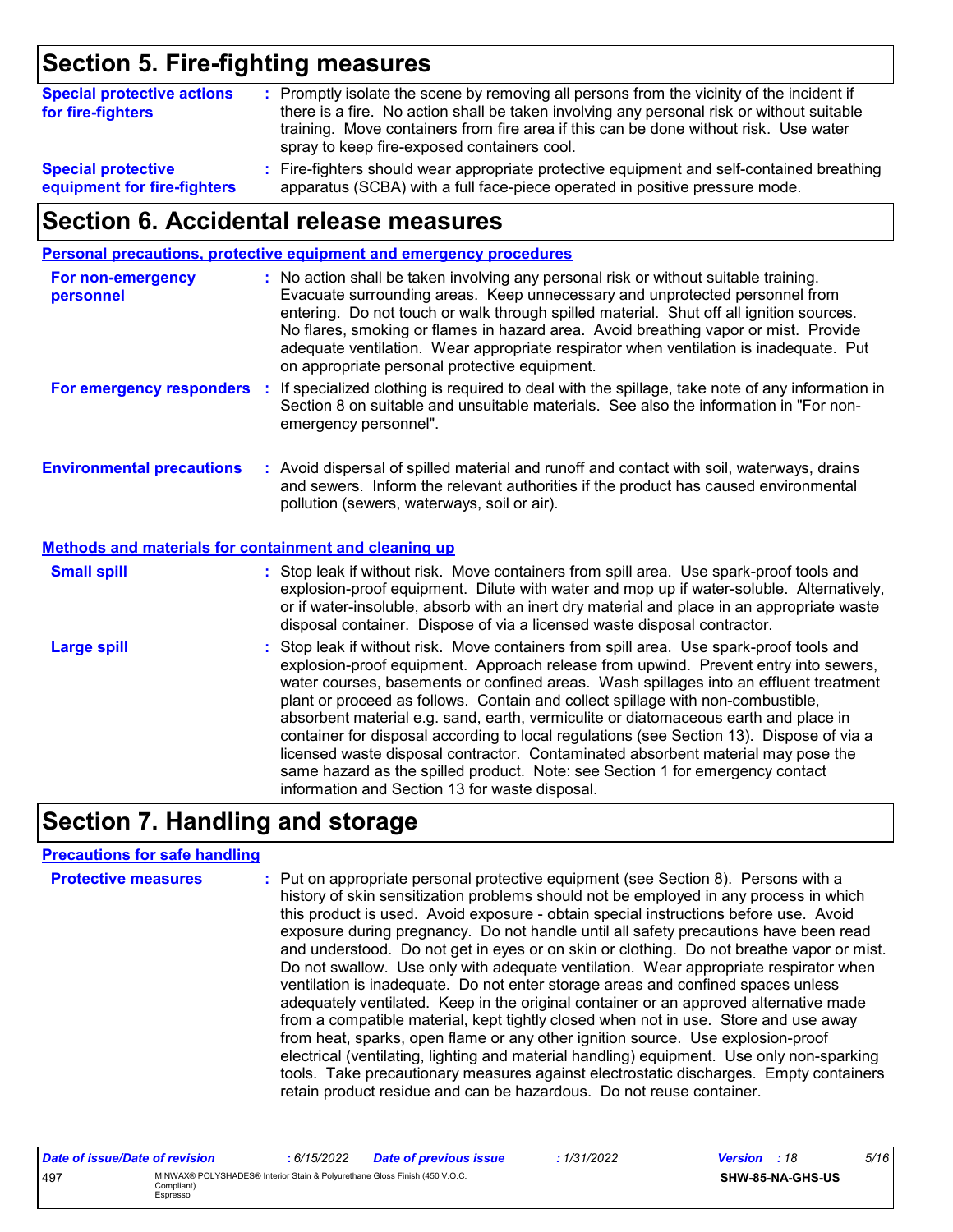### **Section 7. Handling and storage**

| <b>Advice on general</b><br>occupational hygiene                                 | : Eating, drinking and smoking should be prohibited in areas where this material is<br>handled, stored and processed. Workers should wash hands and face before eating,<br>drinking and smoking. Remove contaminated clothing and protective equipment before<br>entering eating areas. See also Section 8 for additional information on hygiene<br>measures.                                                                                                                                                                                                                                                                                                                                                      |
|----------------------------------------------------------------------------------|--------------------------------------------------------------------------------------------------------------------------------------------------------------------------------------------------------------------------------------------------------------------------------------------------------------------------------------------------------------------------------------------------------------------------------------------------------------------------------------------------------------------------------------------------------------------------------------------------------------------------------------------------------------------------------------------------------------------|
| <b>Conditions for safe storage,</b><br>including any<br><b>incompatibilities</b> | : Store in accordance with local regulations. Store in a segregated and approved area.<br>Store in original container protected from direct sunlight in a dry, cool and well-ventilated<br>area, away from incompatible materials (see Section 10) and food and drink. Store<br>locked up. Eliminate all ignition sources. Separate from oxidizing materials. Keep<br>container tightly closed and sealed until ready for use. Containers that have been<br>opened must be carefully resealed and kept upright to prevent leakage. Do not store in<br>unlabeled containers. Use appropriate containment to avoid environmental<br>contamination. See Section 10 for incompatible materials before handling or use. |

### **Section 8. Exposure controls/personal protection**

#### **Control parameters**

### **Occupational exposure limits (OSHA United States)**

| <b>Ingredient name</b>               | CAS#                   | <b>Exposure limits</b>                                                                                                                                                                                                                                                                                                                                                                                                             |
|--------------------------------------|------------------------|------------------------------------------------------------------------------------------------------------------------------------------------------------------------------------------------------------------------------------------------------------------------------------------------------------------------------------------------------------------------------------------------------------------------------------|
| Light Aliphatic Hydrocarbon          | 64742-47-8             | ACGIH TLV (United States, 1/2021).<br>Absorbed through skin.<br>TWA: 200 mg/m <sup>3</sup> , (as total hydrocarbon<br>vapor) 8 hours.                                                                                                                                                                                                                                                                                              |
| Light Aliphatic Hydrocarbon          | 64742-47-8             | ACGIH TLV (United States, 1/2021).<br>Absorbed through skin.<br>TWA: 200 mg/m <sup>3</sup> , (as total hydrocarbon<br>vapor) 8 hours.                                                                                                                                                                                                                                                                                              |
| Med. Aliphatic Hydrocarbon Solvent   | 64742-88-7             | OSHA PEL (United States, 5/2018).<br>TWA: 100 ppm 8 hours.<br>TWA: $400 \text{ mg/m}^3$ 8 hours.                                                                                                                                                                                                                                                                                                                                   |
| Iron Oxide                           | 1309-37-1              | NIOSH REL (United States, 10/2020).<br>TWA: 5 mg/m <sup>3</sup> , (as Fe) 10 hours. Form: Dust<br>and fumes<br>OSHA PEL (United States, 5/2018).<br>TWA: 10 mg/m <sup>3</sup> 8 hours. Form: Fume<br>TWA: 5 mg/m <sup>3</sup> 8 hours. Form: Respirable<br>fraction<br>TWA: 15 mg/m <sup>3</sup> 8 hours. Form: Total dust<br>ACGIH TLV (United States, 1/2021).<br>TWA: 5 mg/m <sup>3</sup> 8 hours. Form: Respirable<br>fraction |
| Mineral Spirits (Odorless)           | 64742-47-8             | ACGIH TLV (United States, 1/2021).<br>Absorbed through skin.<br>TWA: 200 mg/m <sup>3</sup> , (as total hydrocarbon<br>vapor) 8 hours.                                                                                                                                                                                                                                                                                              |
| Zirconium 2-Ethylhexanoate           | 22464-99-9             | ACGIH TLV (United States, 1/2021).<br>TWA: $5 \text{ mg/m}^3$ , (as Zr) 8 hours.<br>STEL: 10 mg/m <sup>3</sup> , (as Zr) 15 minutes.<br>NIOSH REL (United States, 10/2020).<br>TWA: $5 \text{ mg/m}^3$ , (as Zr) 10 hours.<br>STEL: 10 mg/m <sup>3</sup> , (as Zr) 15 minutes.<br>OSHA PEL (United States, 5/2018).<br>TWA: $5 \text{ mg/m}^3$ , (as Zr) 8 hours.                                                                  |
| Hydrotreated Heavy Petroleum Naphtha | 64742-48-9<br>136-52-7 | None.<br>ACGIH TLV (United States, 1/2021). Skin                                                                                                                                                                                                                                                                                                                                                                                   |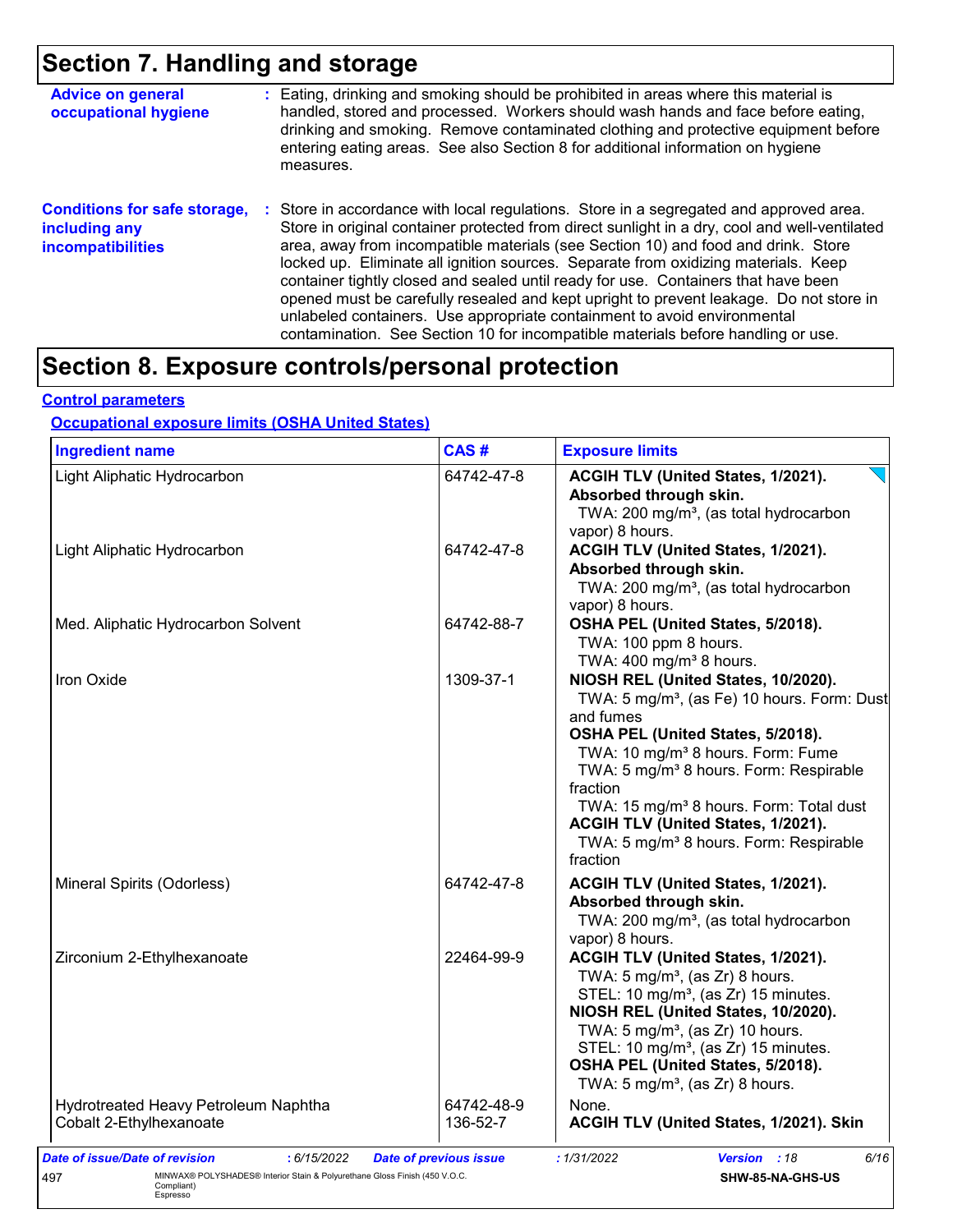## **Section 8. Exposure controls/personal protection**

| Methyl Ethyl Ketoxime | $96 - 29 - 7$ | sensitizer. Inhalation sensitizer.<br>TWA: $0.02 \text{ mg/m}^3$ , (as Co) 8 hours.<br>OARS WEEL (United States, 1/2021). Skin<br>sensitizer.<br>TWA: 10 ppm 8 hours. |
|-----------------------|---------------|-----------------------------------------------------------------------------------------------------------------------------------------------------------------------|
|-----------------------|---------------|-----------------------------------------------------------------------------------------------------------------------------------------------------------------------|

**Occupational exposure limits (Canada)**

| <b>Ingredient name</b>                              | CAS#       | <b>Exposure limits</b>                                                                                                                                                                                                                                                                                                                                                                                                                                                 |  |  |  |
|-----------------------------------------------------|------------|------------------------------------------------------------------------------------------------------------------------------------------------------------------------------------------------------------------------------------------------------------------------------------------------------------------------------------------------------------------------------------------------------------------------------------------------------------------------|--|--|--|
| Petroleum refining, hydrotreated light distillate   | 64742-47-8 | <b>CA British Columbia Provincial (Canada,</b><br>6/2021). Absorbed through skin.<br>TWA: 200 mg/m <sup>3</sup> , (as total hydrocarbon<br>vapour) 8 hours.<br>CA Alberta Provincial (Canada, 6/2018).<br>Absorbed through skin.<br>8 hrs OEL: 200 mg/m <sup>3</sup> , (as total hydrocarbon<br>vapour) 8 hours.<br>CA Ontario Provincial (Canada, 6/2019).<br>Absorbed through skin.<br>TWA: 200 mg/m <sup>3</sup> , (as total hydrocarbon<br>vapour) 8 hours.        |  |  |  |
| Petroleum refining, hydrotreated light distillate   | 64742-47-8 | <b>CA British Columbia Provincial (Canada,</b><br>6/2021). Absorbed through skin.<br>TWA: 200 mg/m <sup>3</sup> , (as total hydrocarbon<br>vapour) 8 hours.<br>CA Alberta Provincial (Canada, 6/2018).<br>Absorbed through skin.<br>8 hrs OEL: 200 mg/m <sup>3</sup> , (as total hydrocarbon<br>vapour) 8 hours.<br>CA Ontario Provincial (Canada, 6/2019).<br>Absorbed through skin.<br>TWA: 200 mg/m <sup>3</sup> , (as total hydrocarbon<br>vapour) 8 hours.        |  |  |  |
| Medium aliphatic solvent naphtha (petroleum) C9-C12 | 64742-88-7 | CA Ontario Provincial (Canada, 6/2019).<br>TWA: 525 mg/m <sup>3</sup> 8 hours.                                                                                                                                                                                                                                                                                                                                                                                         |  |  |  |
| Petroleum refining, hydrotreated light distillate   | 64742-47-8 | <b>CA British Columbia Provincial (Canada,</b><br>6/2021). Absorbed through skin.<br>TWA: 200 mg/m <sup>3</sup> , (as total hydrocarbon<br>vapour) 8 hours.<br>CA Alberta Provincial (Canada, 6/2018).<br>Absorbed through skin.<br>8 hrs OEL: 200 mg/m <sup>3</sup> , (as total hydrocarbon<br>vapour) 8 hours.<br>CA Ontario Provincial (Canada, 6/2019).<br>Absorbed through skin.<br>TWA: 200 mg/m <sup>3</sup> , (as total hydrocarbon<br>vapour) 8 hours.        |  |  |  |
| Zirconium 2-Ethylhexanoate                          | 22464-99-9 | CA Alberta Provincial (Canada, 6/2018).<br>8 hrs OEL: 5 mg/m <sup>3</sup> , (as Zr) 8 hours.<br>15 min OEL: 10 mg/m <sup>3</sup> , (as Zr) 15 minutes.<br><b>CA British Columbia Provincial (Canada,</b><br>6/2021).<br>TWA: 5 mg/m <sup>3</sup> , (as Zr) 8 hours.<br>STEL: 10 mg/m <sup>3</sup> , (as Zr) 15 minutes.<br>CA Quebec Provincial (Canada, 6/2021).<br>TWAEV: 5 mg/m <sup>3</sup> , (as Zr) 8 hours.<br>STEV: 10 mg/m <sup>3</sup> , (as Zr) 15 minutes. |  |  |  |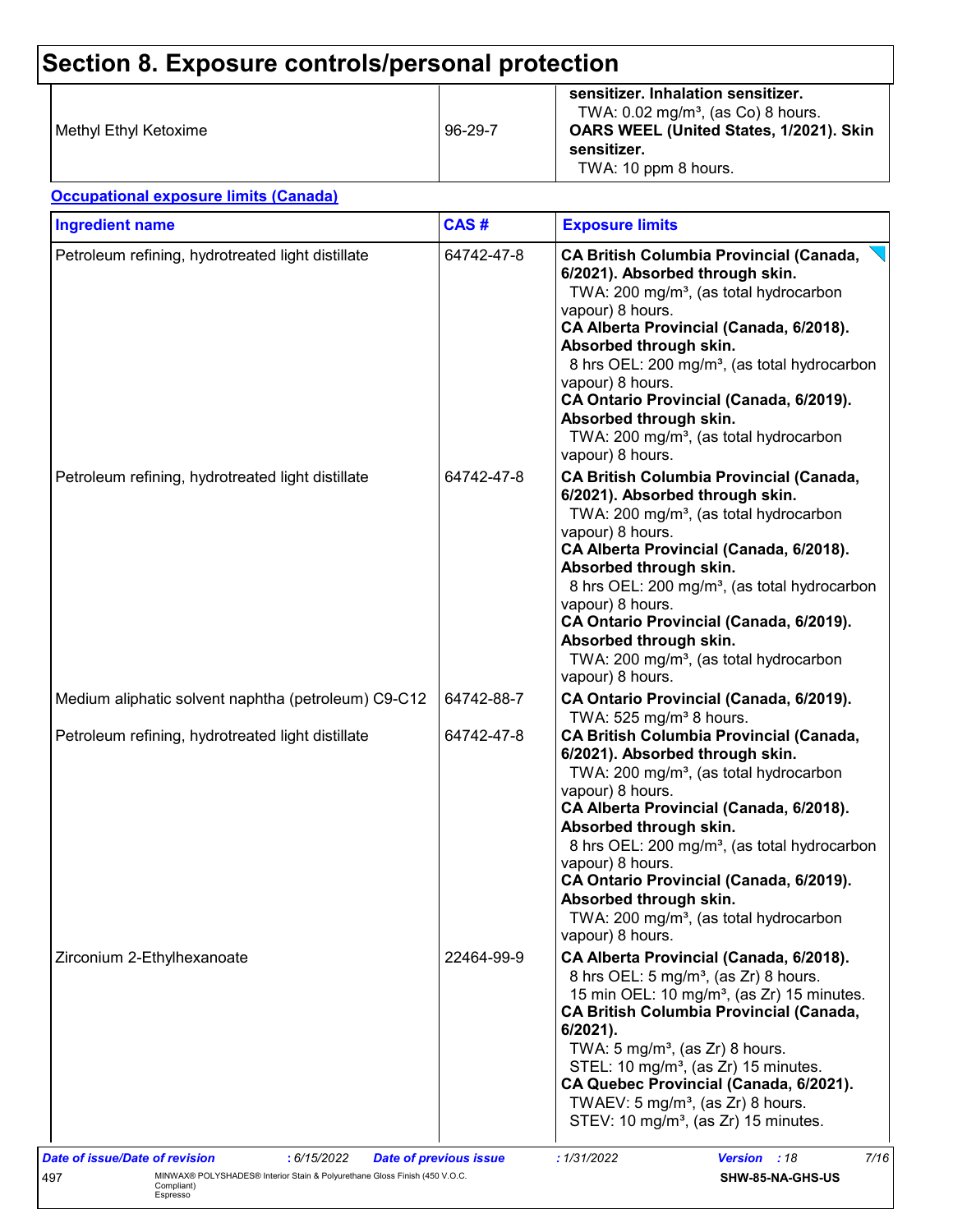## **Section 8. Exposure controls/personal protection**

|                         |          | CA Ontario Provincial (Canada, 6/2019).<br>STEL: 10 mg/m <sup>3</sup> , (as Zr) 15 minutes.<br>TWA: 5 mg/m <sup>3</sup> , (as Zr) 8 hours.                                                                                                                                                                                                                                                                                                                                                                |
|-------------------------|----------|-----------------------------------------------------------------------------------------------------------------------------------------------------------------------------------------------------------------------------------------------------------------------------------------------------------------------------------------------------------------------------------------------------------------------------------------------------------------------------------------------------------|
| Cobalt 2-Ethylhexanoate | 136-52-7 | <b>CA British Columbia Provincial (Canada,</b><br>6/2021). Skin sensitizer. Inhalation<br>sensitizer.<br>TWA: 0.02 mg/m <sup>3</sup> , (as Co, Total) 8 hours.<br>CA Quebec Provincial (Canada, 6/2021).<br>Skin sensitizer.<br>TWAEV: $0.02 \text{ mg/m}^3$ , (as Co) 8 hours.<br>CA Ontario Provincial (Canada, 6/2019).<br>TWA: $0.02 \text{ mg/m}^3$ , (as Co) 8 hours.<br><b>CA Saskatchewan Provincial (Canada,</b><br>7/2013).<br>STEL: $0.06$ mg/m <sup>3</sup> , (measured as Co) 15<br>minutes. |
|                         |          | TWA: $0.02$ mg/m <sup>3</sup> , (measured as Co) 8<br>hours.                                                                                                                                                                                                                                                                                                                                                                                                                                              |
| Methyl Ethyl Ketoxime   | 96-29-7  | OARS WEEL (United States, 1/2021). Skin<br>sensitizer.<br>TWA: 10 ppm 8 hours.                                                                                                                                                                                                                                                                                                                                                                                                                            |

**Occupational exposure limits (Mexico)**

|                             | CAS#       | <b>Exposure limits</b>                                                                                                                |
|-----------------------------|------------|---------------------------------------------------------------------------------------------------------------------------------------|
| Light Aliphatic Hydrocarbon | 64742-47-8 | ACGIH TLV (United States, 1/2021).<br>Absorbed through skin.<br>TWA: 200 mg/m <sup>3</sup> , (as total hydrocarbon<br>vapor) 8 hours. |
| Light Aliphatic Hydrocarbon | 64742-47-8 | ACGIH TLV (United States, 1/2021).<br>Absorbed through skin.<br>TWA: 200 mg/m <sup>3</sup> , (as total hydrocarbon<br>vapor) 8 hours. |
| Zirconium 2-Ethylhexanoate  | 22464-99-9 | NOM-010-STPS-2014 (Mexico, 4/2016).<br>TWA: $5 \text{ mg/m}^3$ , (as Zr) 8 hours.<br>STEL: 10 mg/m <sup>3</sup> , (as Zr) 15 minutes. |
| Cobalt 2-Ethylhexanoate     | 136-52-7   | NOM-010-STPS-2014 (Mexico, 4/2016).<br>TWA: 0.02 mg/m <sup>3</sup> , (as Co) 8 hours.                                                 |

| <b>Appropriate engineering</b><br><b>controls</b> | : Use only with adequate ventilation. Use process enclosures, local exhaust ventilation or<br>other engineering controls to keep worker exposure to airborne contaminants below any<br>recommended or statutory limits. The engineering controls also need to keep gas,<br>vapor or dust concentrations below any lower explosive limits. Use explosion-proof<br>ventilation equipment. |
|---------------------------------------------------|-----------------------------------------------------------------------------------------------------------------------------------------------------------------------------------------------------------------------------------------------------------------------------------------------------------------------------------------------------------------------------------------|
| <b>Environmental exposure</b><br><b>controls</b>  | : Emissions from ventilation or work process equipment should be checked to ensure<br>they comply with the requirements of environmental protection legislation. In some<br>cases, fume scrubbers, filters or engineering modifications to the process equipment<br>will be necessary to reduce emissions to acceptable levels.                                                         |
| <b>Individual protection measures</b>             |                                                                                                                                                                                                                                                                                                                                                                                         |
| <b>Hygiene measures</b>                           | : Wash hands, forearms and face thoroughly after handling chemical products, before<br>equipped particle in the layer of the and of the working period                                                                                                                                                                                                                                  |

| <u>iyyiviiv ilivuvul vu</u> | , washinding, iorodinio dha race thoroughly ditor handling chomodi producto, borore |
|-----------------------------|-------------------------------------------------------------------------------------|
|                             | eating, smoking and using the lavatory and at the end of the working period.        |
|                             | Appropriate techniques should be used to remove potentially contaminated clothing.  |
|                             | Contaminated work clothing should not be allowed out of the workplace. Wash         |
|                             | contaminated clothing before reusing. Ensure that eyewash stations and safety       |
|                             | showers are close to the workstation location.                                      |
|                             |                                                                                     |

| Date of issue/Date of revision |                                                                                                      | : 6/15/2022 | <b>Date of previous issue</b> | : 1/31/2022 | <b>Version</b> : 18 |                  | 8/16 |
|--------------------------------|------------------------------------------------------------------------------------------------------|-------------|-------------------------------|-------------|---------------------|------------------|------|
| 497                            | MINWAX® POLYSHADES® Interior Stain & Polyurethane Gloss Finish (450 V.O.C.<br>Compliant)<br>Espresso |             |                               |             |                     | SHW-85-NA-GHS-US |      |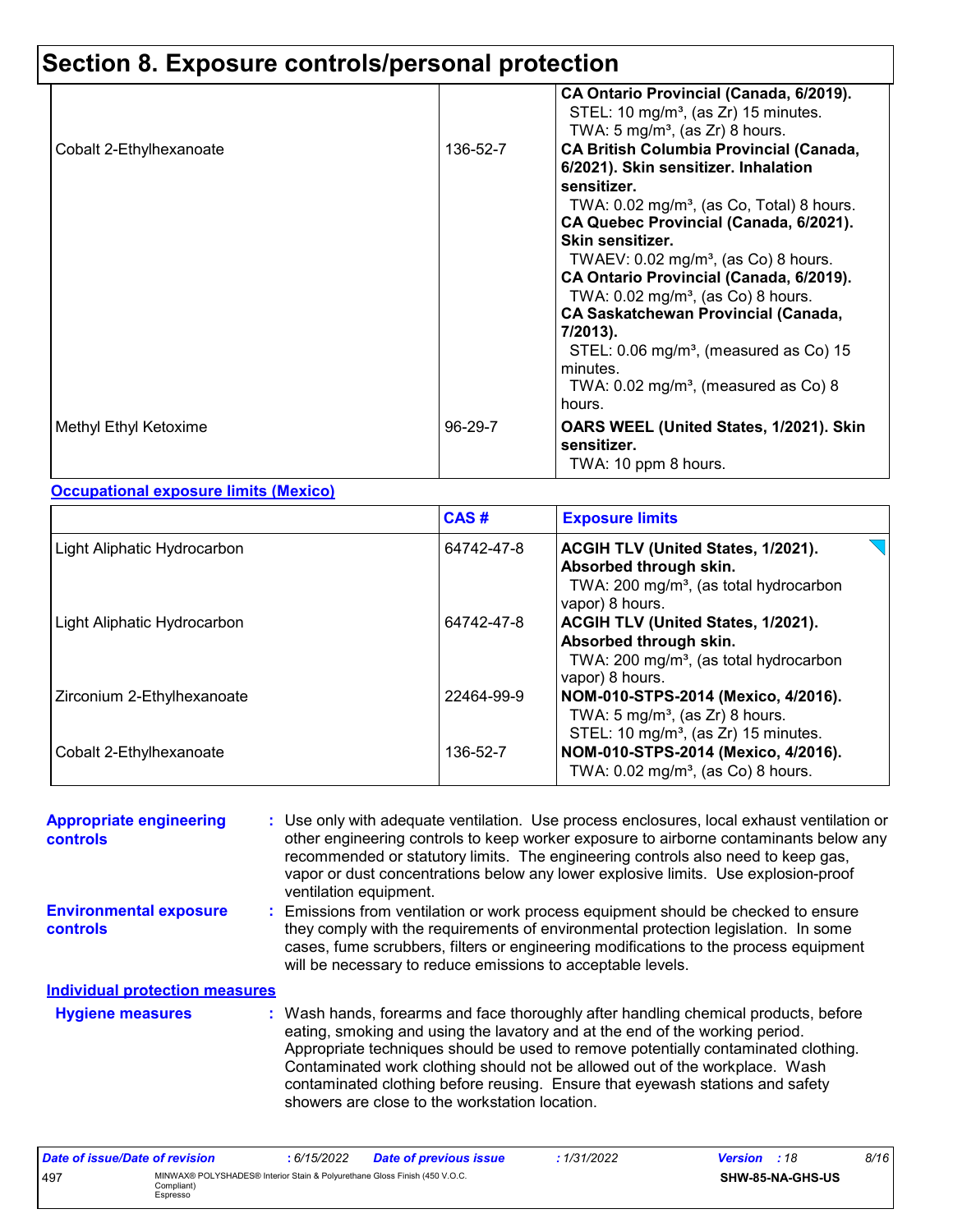### **Section 8. Exposure controls/personal protection**

| <b>Eye/face protection</b>    | : Safety eyewear complying with an approved standard should be used when a risk<br>assessment indicates this is necessary to avoid exposure to liquid splashes, mists,<br>gases or dusts. If contact is possible, the following protection should be worn, unless<br>the assessment indicates a higher degree of protection: safety glasses with side-<br>shields.                                                                                                                                                                                                                                                     |
|-------------------------------|------------------------------------------------------------------------------------------------------------------------------------------------------------------------------------------------------------------------------------------------------------------------------------------------------------------------------------------------------------------------------------------------------------------------------------------------------------------------------------------------------------------------------------------------------------------------------------------------------------------------|
| <b>Skin protection</b>        |                                                                                                                                                                                                                                                                                                                                                                                                                                                                                                                                                                                                                        |
| <b>Hand protection</b>        | : Chemical-resistant, impervious gloves complying with an approved standard should be<br>worn at all times when handling chemical products if a risk assessment indicates this is<br>necessary. Considering the parameters specified by the glove manufacturer, check<br>during use that the gloves are still retaining their protective properties. It should be<br>noted that the time to breakthrough for any glove material may be different for different<br>glove manufacturers. In the case of mixtures, consisting of several substances, the<br>protection time of the gloves cannot be accurately estimated. |
| <b>Body protection</b>        | : Personal protective equipment for the body should be selected based on the task being<br>performed and the risks involved and should be approved by a specialist before<br>handling this product. When there is a risk of ignition from static electricity, wear anti-<br>static protective clothing. For the greatest protection from static discharges, clothing<br>should include anti-static overalls, boots and gloves.                                                                                                                                                                                         |
| <b>Other skin protection</b>  | : Appropriate footwear and any additional skin protection measures should be selected<br>based on the task being performed and the risks involved and should be approved by a<br>specialist before handling this product.                                                                                                                                                                                                                                                                                                                                                                                              |
| <b>Respiratory protection</b> | : Based on the hazard and potential for exposure, select a respirator that meets the<br>appropriate standard or certification. Respirators must be used according to a<br>respiratory protection program to ensure proper fitting, training, and other important<br>aspects of use.                                                                                                                                                                                                                                                                                                                                    |

### **Section 9. Physical and chemical properties**

The conditions of measurement of all properties are at standard temperature and pressure unless otherwise indicated.

| <b>Date of issue/Date of revision</b>                             | : 6/15/2022<br><b>Date of previous issue</b><br>: 1/31/2022 | <b>Version</b> | :18 | 9/16 |
|-------------------------------------------------------------------|-------------------------------------------------------------|----------------|-----|------|
| <b>Decomposition temperature</b>                                  | : Not available.                                            |                |     |      |
| <b>Auto-ignition temperature</b>                                  | : Not available.                                            |                |     |      |
| <b>Partition coefficient: n-</b><br>octanol/water                 | : Not applicable.                                           |                |     |      |
| <b>Solubility</b>                                                 | : Not available.                                            |                |     |      |
| <b>Relative density</b>                                           | : 0.92                                                      |                |     |      |
| <b>Relative vapor density</b>                                     | : $5$ [Air = 1]                                             |                |     |      |
| <b>Vapor pressure</b>                                             | $: 0.25$ kPa (1.9 mm Hg)                                    |                |     |      |
| Lower and upper explosion<br>limit/flammability limit             | $:$ Lower: $0.7\%$<br>Upper: 7%                             |                |     |      |
| <b>Flammability</b>                                               | : Not available.                                            |                |     |      |
| <b>Evaporation rate</b>                                           | $\therefore$ 0.13 (butyl acetate = 1)                       |                |     |      |
| <b>Flash point</b>                                                | : Closed cup: 41°C (105.8°F) [Pensky-Martens Closed Cup]    |                |     |      |
| <b>Boiling point, initial boiling</b><br>point, and boiling range | : $148^{\circ}$ C (298.4 $^{\circ}$ F)                      |                |     |      |
| <b>Melting point/freezing point</b>                               | : Not available.                                            |                |     |      |
| рH                                                                | : Not applicable.                                           |                |     |      |
| <b>Odor threshold</b>                                             | : Not available.                                            |                |     |      |
| <b>Odor</b>                                                       | : Not available.                                            |                |     |      |
| <b>Color</b>                                                      | : Not available.                                            |                |     |      |
| <b>Physical state</b>                                             | : Liquid.                                                   |                |     |      |
| <b>Appearance</b>                                                 |                                                             |                |     |      |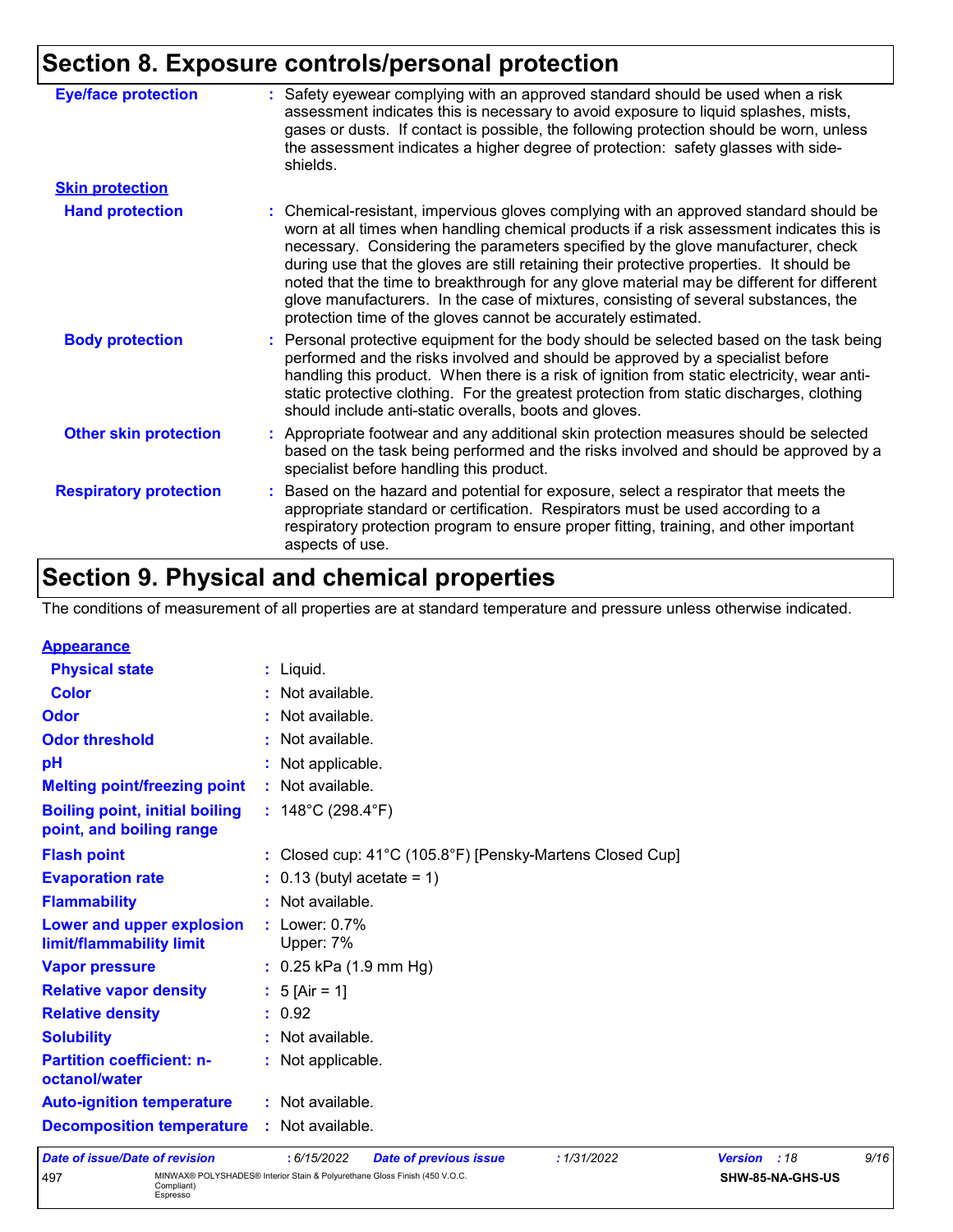### **Section 9. Physical and chemical properties**

| <b>Viscosity</b>          | : Kinematic (40°C (104°F)): <20.5 mm <sup>2</sup> /s (<20.5 cSt) |
|---------------------------|------------------------------------------------------------------|
| <b>Molecular weight</b>   | : Not applicable.                                                |
| <b>Aerosol product</b>    |                                                                  |
| <b>Heat of combustion</b> | $: 19.544$ kJ/g                                                  |
|                           |                                                                  |

### **Section 10. Stability and reactivity**

| <b>Reactivity</b>                                   | : No specific test data related to reactivity available for this product or its ingredients.                                                                                                                                               |
|-----------------------------------------------------|--------------------------------------------------------------------------------------------------------------------------------------------------------------------------------------------------------------------------------------------|
| <b>Chemical stability</b>                           | : The product is stable.                                                                                                                                                                                                                   |
| <b>Possibility of hazardous</b><br><b>reactions</b> | : Under normal conditions of storage and use, hazardous reactions will not occur.                                                                                                                                                          |
| <b>Conditions to avoid</b>                          | : Avoid all possible sources of ignition (spark or flame). Do not pressurize, cut, weld,<br>braze, solder, drill, grind or expose containers to heat or sources of ignition. Do not<br>allow vapor to accumulate in low or confined areas. |
| <b>Incompatible materials</b>                       | : Reactive or incompatible with the following materials:<br>oxidizing materials                                                                                                                                                            |
| <b>Hazardous decomposition</b><br>products          | : Under normal conditions of storage and use, hazardous decomposition products should<br>not be produced.                                                                                                                                  |

### **Section 11. Toxicological information**

#### **Information on toxicological effects**

| <b>Acute toxicity</b> |
|-----------------------|
|-----------------------|

| <b>Product/ingredient name</b> | <b>Result</b>                | <b>Species</b> | <b>Dose</b>              | <b>Exposure</b> |
|--------------------------------|------------------------------|----------------|--------------------------|-----------------|
| Zirconium 2-Ethylhexanoate     | ILD50 Dermal                 | Rabbit         | $>5$ g/kg                |                 |
|                                | LD50 Oral                    | Rat            | $>5$ g/kg                |                 |
| <b>Hydrotreated Heavy</b>      | <b>LC50 Inhalation Vapor</b> | Rat            | $8500$ mg/m <sup>3</sup> | 4 hours         |
| Petroleum Naphtha              |                              |                |                          |                 |
|                                | LD50 Oral                    | Rat            | $>6$ g/kg                |                 |
| Cobalt 2-Ethylhexanoate        | LD50 Dermal                  | Rabbit         | $>5$ g/kg                |                 |
|                                | LD50 Oral                    | Rat            | $1.22$ g/kg              |                 |
| Methyl Ethyl Ketoxime          | LD50 Oral                    | Rat            | 930 mg/kg                |                 |

**Irritation/Corrosion**

| <b>Product/ingredient name</b> | Result                  | <b>Species</b> | <b>Score</b> | <b>Exposure</b> | <b>Observation</b> |
|--------------------------------|-------------------------|----------------|--------------|-----------------|--------------------|
| Methyl Ethyl Ketoxime          | IEves - Severe irritant | Rabbit         |              | 100 uL          |                    |

#### **Sensitization**

Not available.

#### **Mutagenicity**

Not available.

#### **Carcinogenicity**

Not available.

#### **Classification**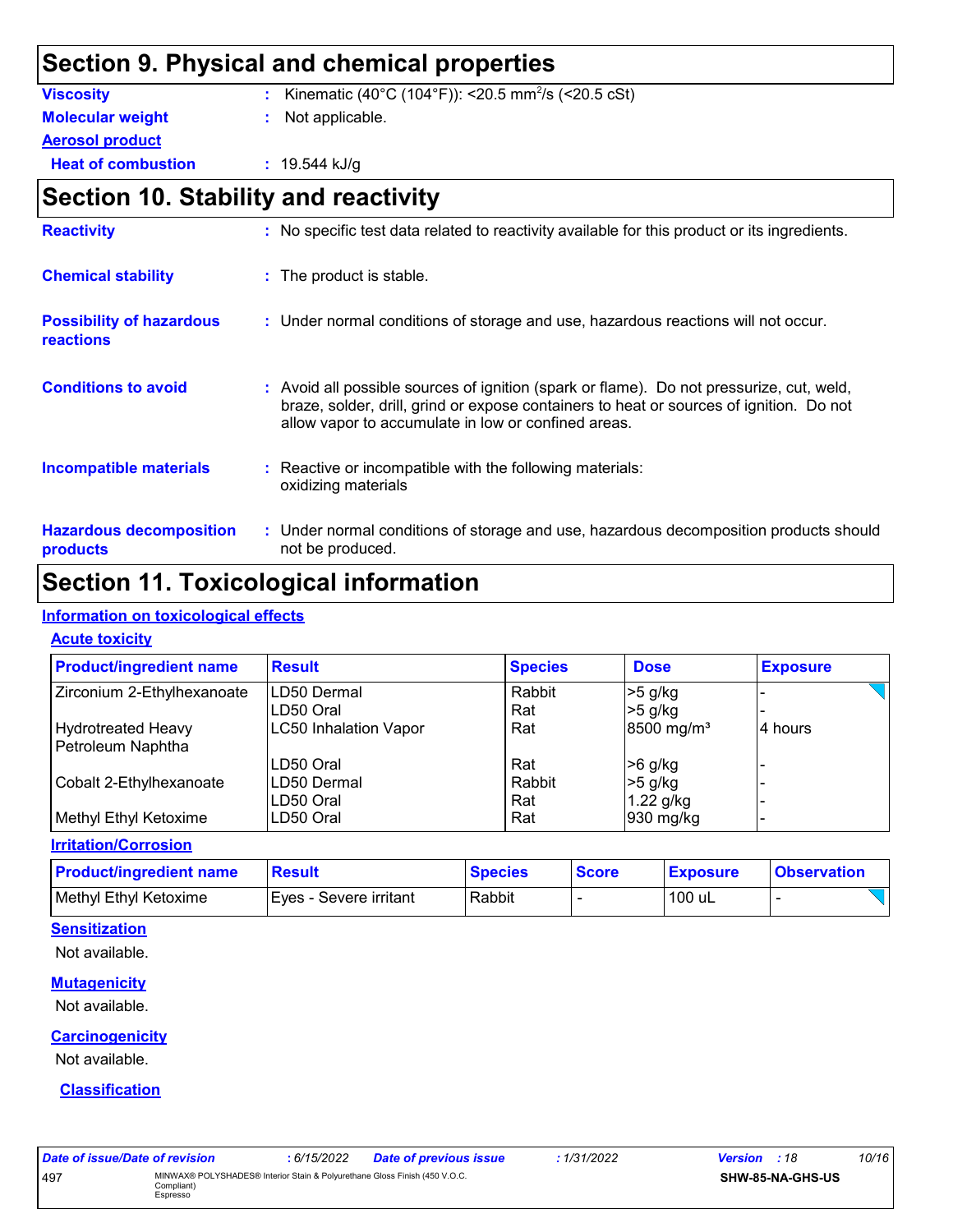### **Section 11. Toxicological information**

| <b>Product/ingredient name</b>        | <b>OSHA</b> | <b>IARC</b> | <b>NTP</b>                                       |  |
|---------------------------------------|-------------|-------------|--------------------------------------------------|--|
| Hron Oxide<br>Cobalt 2-Ethylhexanoate |             | 2B          | Reasonably anticipated to be a human carcinogen. |  |

#### **Reproductive toxicity**

Not available.

#### **Teratogenicity**

Not available.

#### **Specific target organ toxicity (single exposure)**

| <b>Name</b>                          | <b>Category</b> | <b>Route of</b><br>exposure | <b>Target organs</b>            |
|--------------------------------------|-----------------|-----------------------------|---------------------------------|
| Light Aliphatic Hydrocarbon          | Category 3      |                             | Respiratory tract<br>irritation |
|                                      | Category 3      |                             | Narcotic effects                |
| Light Aliphatic Hydrocarbon          | Category 3      |                             | Respiratory tract<br>irritation |
|                                      | Category 3      |                             | Narcotic effects                |
| Med. Aliphatic Hydrocarbon Solvent   | Category 3      |                             | Respiratory tract<br>irritation |
|                                      | Category 3      |                             | Narcotic effects                |
| Mineral Spirits (Odorless)           | Category 3      |                             | Respiratory tract<br>irritation |
|                                      | Category 3      |                             | Narcotic effects                |
| Hydrotreated Heavy Petroleum Naphtha | Category 3      |                             | Respiratory tract<br>irritation |
|                                      | Category 3      |                             | Narcotic effects                |
| Methyl Ethyl Ketoxime                | Category 1      |                             | upper respiratory<br>tract      |
|                                      | Category 3      |                             | Narcotic effects                |

#### **Specific target organ toxicity (repeated exposure)**

| <b>Name</b>                          | <b>Category</b> | <b>Route of</b><br>exposure | <b>Target organs</b> |
|--------------------------------------|-----------------|-----------------------------|----------------------|
| Light Aliphatic Hydrocarbon          | Category 2      |                             |                      |
| Light Aliphatic Hydrocarbon          | Category 2      |                             |                      |
| Med. Aliphatic Hydrocarbon Solvent   | Category 1      |                             |                      |
| Mineral Spirits (Odorless)           | Category 2      |                             |                      |
| Hydrotreated Heavy Petroleum Naphtha | Category 2      |                             |                      |
| Methyl Ethyl Ketoxime                | Category 2      |                             | blood system         |

#### **Aspiration hazard**

| <b>Name</b>                          | <b>Result</b>                         |
|--------------------------------------|---------------------------------------|
| Light Aliphatic Hydrocarbon          | <b>ASPIRATION HAZARD - Category 1</b> |
| Light Aliphatic Hydrocarbon          | <b>ASPIRATION HAZARD - Category 1</b> |
| Med. Aliphatic Hydrocarbon Solvent   | <b>ASPIRATION HAZARD - Category 1</b> |
| Mineral Spirits (Odorless)           | <b>ASPIRATION HAZARD - Category 1</b> |
| Hydrotreated Heavy Petroleum Naphtha | <b>ASPIRATION HAZARD - Category 1</b> |

#### **Information on the likely :** Not available.

**routes of exposure**

#### **Eye contact :** No known significant effects or critical hazards. **Potential acute health effects**

| Date of issue/Date of revision                                                                              |  | : 6/15/2022 | <b>Date of previous issue</b> | : 1/31/2022 | <b>Version</b> : 18 | 11/16 |
|-------------------------------------------------------------------------------------------------------------|--|-------------|-------------------------------|-------------|---------------------|-------|
| MINWAX® POLYSHADES® Interior Stain & Polyurethane Gloss Finish (450 V.O.C.<br>497<br>Compliant)<br>Espresso |  |             | <b>SHW-85-NA-GHS-US</b>       |             |                     |       |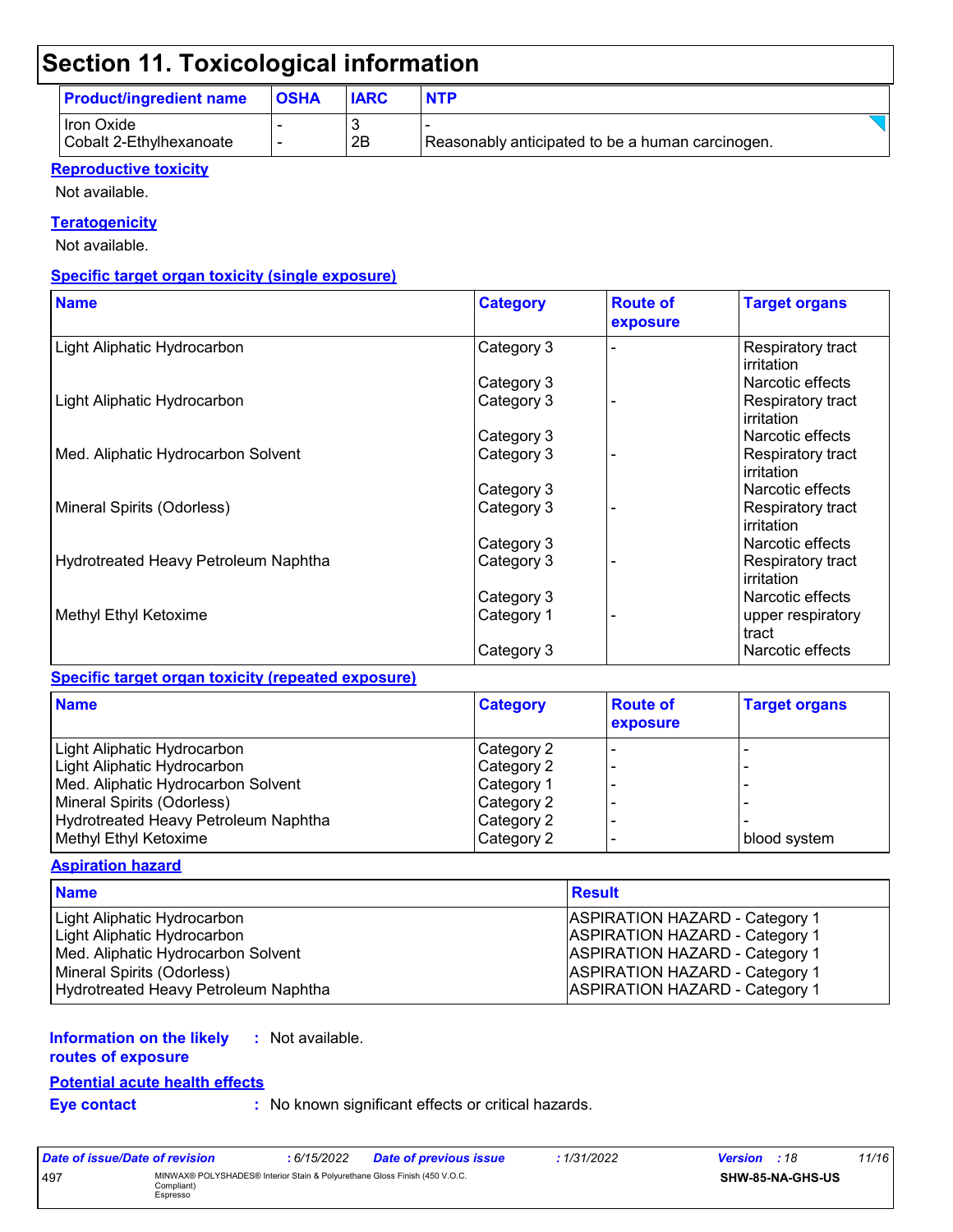# **Section 11. Toxicological information**

| <b>Inhalation</b>                       | : Can cause central nervous system (CNS) depression. May cause drowsiness or<br>dizziness. May cause respiratory irritation.                                                                                                                                            |  |  |  |  |  |
|-----------------------------------------|-------------------------------------------------------------------------------------------------------------------------------------------------------------------------------------------------------------------------------------------------------------------------|--|--|--|--|--|
| <b>Skin contact</b>                     | : May cause an allergic skin reaction.                                                                                                                                                                                                                                  |  |  |  |  |  |
| <b>Ingestion</b>                        | : Can cause central nervous system (CNS) depression. May be fatal if swallowed and<br>enters airways.                                                                                                                                                                   |  |  |  |  |  |
|                                         | <b>Symptoms related to the physical, chemical and toxicological characteristics</b>                                                                                                                                                                                     |  |  |  |  |  |
| <b>Eye contact</b>                      | : No specific data.                                                                                                                                                                                                                                                     |  |  |  |  |  |
| <b>Inhalation</b>                       | : Adverse symptoms may include the following:<br>respiratory tract irritation<br>coughing<br>nausea or vomiting<br>headache<br>drowsiness/fatigue<br>dizziness/vertigo<br>unconsciousness<br>reduced fetal weight<br>increase in fetal deaths<br>skeletal malformations |  |  |  |  |  |
| <b>Skin contact</b>                     | : Adverse symptoms may include the following:<br>irritation<br>redness<br>reduced fetal weight<br>increase in fetal deaths<br>skeletal malformations                                                                                                                    |  |  |  |  |  |
| <b>Ingestion</b>                        | : Adverse symptoms may include the following:<br>nausea or vomiting<br>reduced fetal weight<br>increase in fetal deaths<br>skeletal malformations                                                                                                                       |  |  |  |  |  |
|                                         | Delayed and immediate effects and also chronic effects from short and long term exposure                                                                                                                                                                                |  |  |  |  |  |
| <b>Short term exposure</b>              |                                                                                                                                                                                                                                                                         |  |  |  |  |  |
| <b>Potential immediate</b><br>effects   | : Not available.                                                                                                                                                                                                                                                        |  |  |  |  |  |
| <b>Potential delayed effects</b>        | : Not available.                                                                                                                                                                                                                                                        |  |  |  |  |  |
| <b>Long term exposure</b>               |                                                                                                                                                                                                                                                                         |  |  |  |  |  |
| <b>Potential immediate</b><br>effects   | : Not available.                                                                                                                                                                                                                                                        |  |  |  |  |  |
| <b>Potential delayed effects</b>        | : Not available.                                                                                                                                                                                                                                                        |  |  |  |  |  |
| <b>Potential chronic health effects</b> |                                                                                                                                                                                                                                                                         |  |  |  |  |  |
| Not available.                          |                                                                                                                                                                                                                                                                         |  |  |  |  |  |
| <b>General</b>                          | : Causes damage to organs through prolonged or repeated exposure. Once sensitized, a<br>severe allergic reaction may occur when subsequently exposed to very low levels.                                                                                                |  |  |  |  |  |
| <b>Carcinogenicity</b>                  | : Suspected of causing cancer. Risk of cancer depends on duration and level of<br>exposure.                                                                                                                                                                             |  |  |  |  |  |
| <b>Mutagenicity</b>                     | : No known significant effects or critical hazards.                                                                                                                                                                                                                     |  |  |  |  |  |
| <b>Teratogenicity</b>                   | : Suspected of damaging the unborn child.                                                                                                                                                                                                                               |  |  |  |  |  |
| <b>Developmental effects</b>            | : No known significant effects or critical hazards.                                                                                                                                                                                                                     |  |  |  |  |  |
| <b>Fertility effects</b>                | : May damage fertility.                                                                                                                                                                                                                                                 |  |  |  |  |  |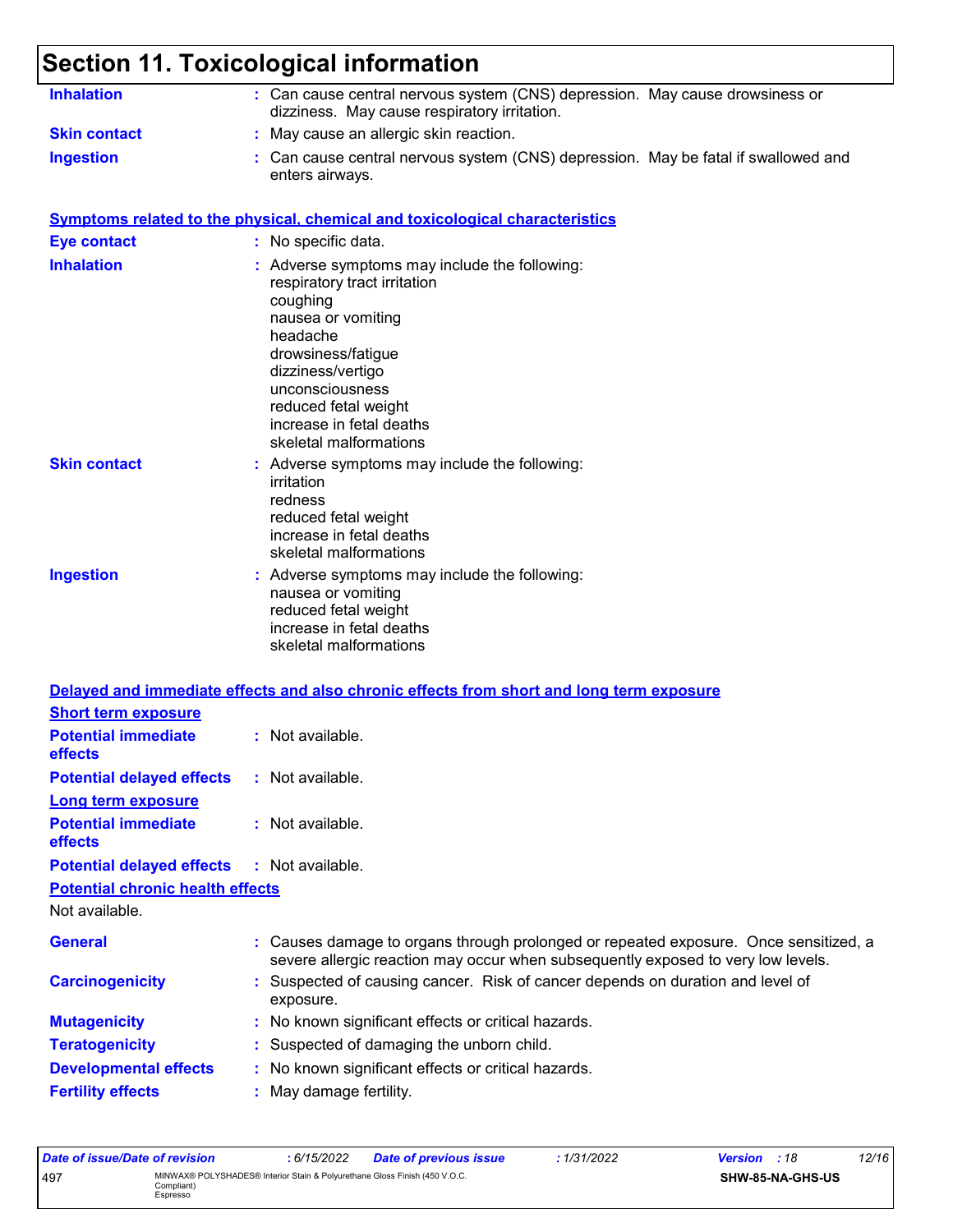### **Section 11. Toxicological information**

**Numerical measures of toxicity** Not available. **Acute toxicity estimates**

### **Section 12. Ecological information**

#### **Toxicity**

| <b>Product/ingredient name</b> | <b>Result</b>                      | <b>Species</b>                    | <b>Exposure</b> |
|--------------------------------|------------------------------------|-----------------------------------|-----------------|
| Light Aliphatic Hydrocarbon    | Acute LC50 2200 µg/l Fresh water   | <b>Fish - Lepomis macrochirus</b> | 4 days          |
| Light Aliphatic Hydrocarbon    | Acute LC50 2200 µg/l Fresh water   | <b>Fish - Lepomis macrochirus</b> | 4 days          |
| Mineral Spirits (Odorless)     | Acute LC50 2200 µg/l Fresh water   | <b>Fish - Lepomis macrochirus</b> | 4 days          |
| Methyl Ethyl Ketoxime          | Acute LC50 843000 µg/l Fresh water | <b>Fish - Pimephales promelas</b> | 196 hours       |

#### **Persistence and degradability**

Not available.

#### **Bioaccumulative potential**

| <b>Product/ingredient name</b> | $LogP_{ow}$ | <b>BCF</b> | <b>Potential</b> |
|--------------------------------|-------------|------------|------------------|
| Zirconium 2-Ethylhexanoate     | -           | 2.96       | low              |
| Hydrotreated Heavy             |             | 10 to 2500 | high             |
| Petroleum Naphtha              |             |            |                  |
| Cobalt 2-Ethylhexanoate        |             | 15600      | high             |
| Methyl Ethyl Ketoxime          |             | 2.5 to 5.8 | low              |

#### **Mobility in soil**

**Soil/water partition coefficient (KOC) :** Not available.

**Other adverse effects :** No known significant effects or critical hazards.

### **Section 13. Disposal considerations**

The generation of waste should be avoided or minimized wherever possible. Disposal of this product, solutions and any by-products should at all times comply with the requirements of environmental protection and waste disposal legislation and any regional local authority requirements. Dispose of surplus and non-recyclable products via a licensed waste disposal contractor. Waste should not be disposed of untreated to the sewer unless fully compliant with the requirements of all authorities with jurisdiction. Waste packaging should be recycled. Incineration or landfill should only be considered when recycling is not feasible. This material and its container must be disposed of in a safe way. Care should be taken when handling emptied containers that have not been cleaned or rinsed out. Empty containers or liners may retain some product residues. Vapor from product residues may create a highly flammable or explosive atmosphere inside the container. Do not cut, weld or grind used containers unless they have been cleaned thoroughly internally. Avoid dispersal of spilled material and runoff and contact with soil, waterways, drains and sewers. **Disposal methods :**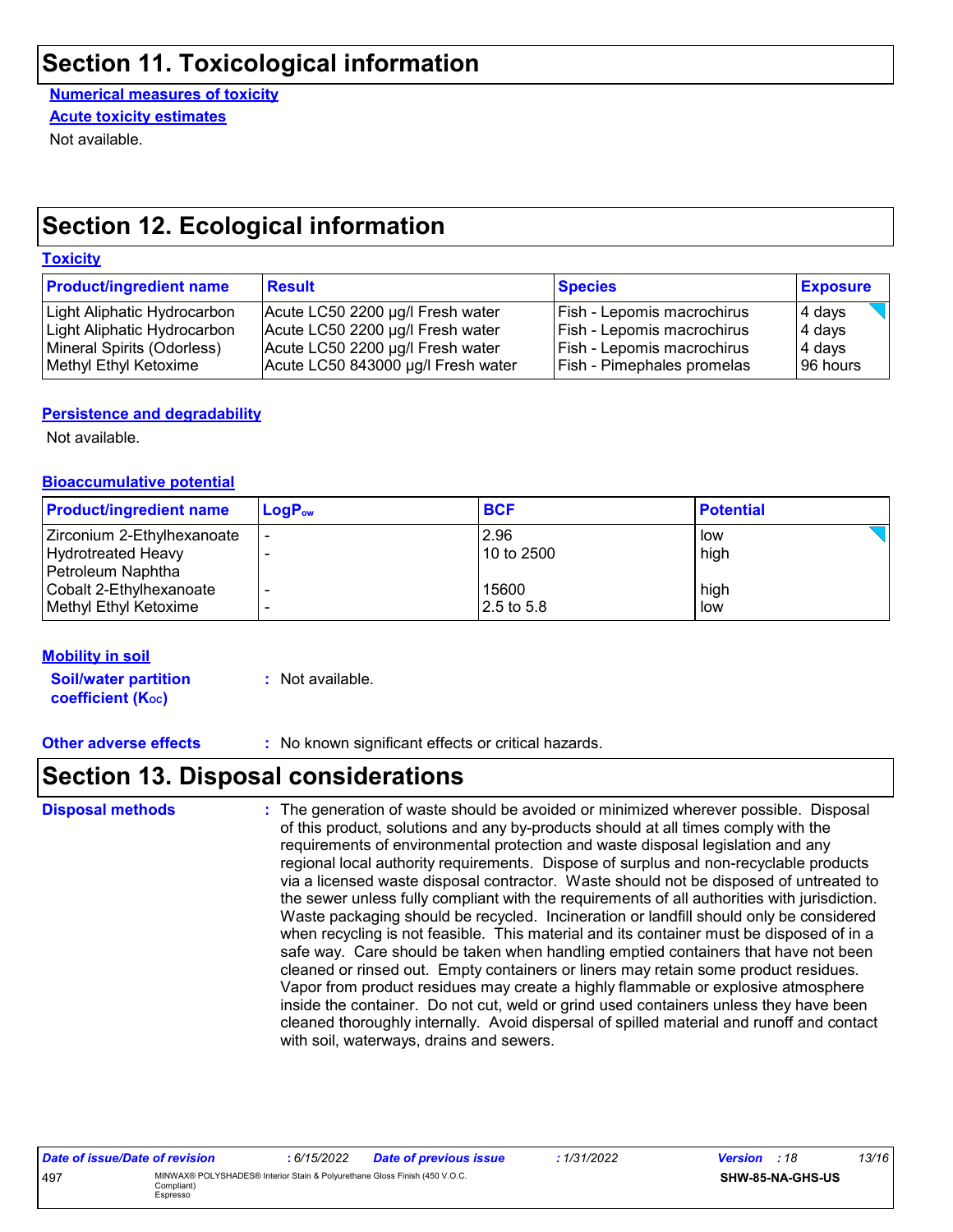|  | <b>Section 14. Transport information</b> |  |
|--|------------------------------------------|--|
|--|------------------------------------------|--|

|                                                                                                   | <b>DOT</b><br><b>Classification</b>                                                                                                                                                                                                                               | <b>TDG</b><br><b>Classification</b>                                                                                                                                                                                                                                                                                                                                                                                                                                                                                                                                                                                                                                                 | <b>Mexico</b><br><b>Classification</b> | <b>IATA</b>        | <b>IMDG</b>                                 |
|---------------------------------------------------------------------------------------------------|-------------------------------------------------------------------------------------------------------------------------------------------------------------------------------------------------------------------------------------------------------------------|-------------------------------------------------------------------------------------------------------------------------------------------------------------------------------------------------------------------------------------------------------------------------------------------------------------------------------------------------------------------------------------------------------------------------------------------------------------------------------------------------------------------------------------------------------------------------------------------------------------------------------------------------------------------------------------|----------------------------------------|--------------------|---------------------------------------------|
| <b>UN number</b>                                                                                  | <b>UN1263</b>                                                                                                                                                                                                                                                     | <b>UN1263</b>                                                                                                                                                                                                                                                                                                                                                                                                                                                                                                                                                                                                                                                                       | <b>UN1263</b>                          | <b>UN1263</b>      | <b>UN1263</b>                               |
| <b>UN proper</b><br>shipping name                                                                 | <b>PAINT</b>                                                                                                                                                                                                                                                      | <b>PAINT</b>                                                                                                                                                                                                                                                                                                                                                                                                                                                                                                                                                                                                                                                                        | <b>PAINT</b>                           | <b>PAINT</b>       | <b>PAINT</b>                                |
| <b>Transport</b><br>hazard class(es)                                                              | 3                                                                                                                                                                                                                                                                 | $\mathbf{3}$                                                                                                                                                                                                                                                                                                                                                                                                                                                                                                                                                                                                                                                                        | $\mathfrak{S}$                         | 3                  | 3                                           |
| <b>Packing group</b>                                                                              | $\mathbf{III}$                                                                                                                                                                                                                                                    | $\begin{array}{c} \hline \end{array}$                                                                                                                                                                                                                                                                                                                                                                                                                                                                                                                                                                                                                                               | $\mathop{\rm III}$                     | $\mathop{\rm III}$ | III                                         |
| <b>Environmental</b><br>hazards                                                                   | No.                                                                                                                                                                                                                                                               | No.                                                                                                                                                                                                                                                                                                                                                                                                                                                                                                                                                                                                                                                                                 | No.                                    | No.                | No.                                         |
| <b>Additional</b><br><b>information</b>                                                           | This product may<br>be re-classified as<br>"Combustible<br>Liquid," unless<br>transported by<br>vessel or aircraft.<br>Non-bulk<br>packages (less<br>than or equal to<br>119 gal) of<br>combustible<br>liquids are not<br>regulated as<br>hazardous<br>materials. | Product classified<br>as per the<br>following sections<br>of the<br>Transportation of<br>Dangerous Goods<br>Regulations:<br>2.18-2.19 (Class<br>$3)$ .                                                                                                                                                                                                                                                                                                                                                                                                                                                                                                                              |                                        |                    | <b>Emergency</b><br>schedules F-E, S-<br>E. |
|                                                                                                   | <b>ERG No.</b>                                                                                                                                                                                                                                                    | <b>ERG No.</b>                                                                                                                                                                                                                                                                                                                                                                                                                                                                                                                                                                                                                                                                      | <b>ERG No.</b>                         |                    |                                             |
|                                                                                                   | 128                                                                                                                                                                                                                                                               | 128                                                                                                                                                                                                                                                                                                                                                                                                                                                                                                                                                                                                                                                                                 | 128                                    |                    |                                             |
| <b>Special precautions for user :</b><br><b>Transport in bulk according</b><br>to IMO instruments | Not available.<br>÷.                                                                                                                                                                                                                                              | Multi-modal shipping descriptions are provided for informational purposes and do not<br>consider container sizes. The presence of a shipping description for a particular<br>mode of transport (sea, air, etc.), does not indicate that the product is packaged<br>suitably for that mode of transport. All packaging must be reviewed for suitability<br>prior to shipment, and compliance with the applicable regulations is the sole<br>responsibility of the person offering the product for transport. People loading and<br>unloading dangerous goods must be trained on all of the risks deriving from the<br>substances and on all actions in case of emergency situations. |                                        |                    |                                             |

**Proper shipping name :**

: Not available.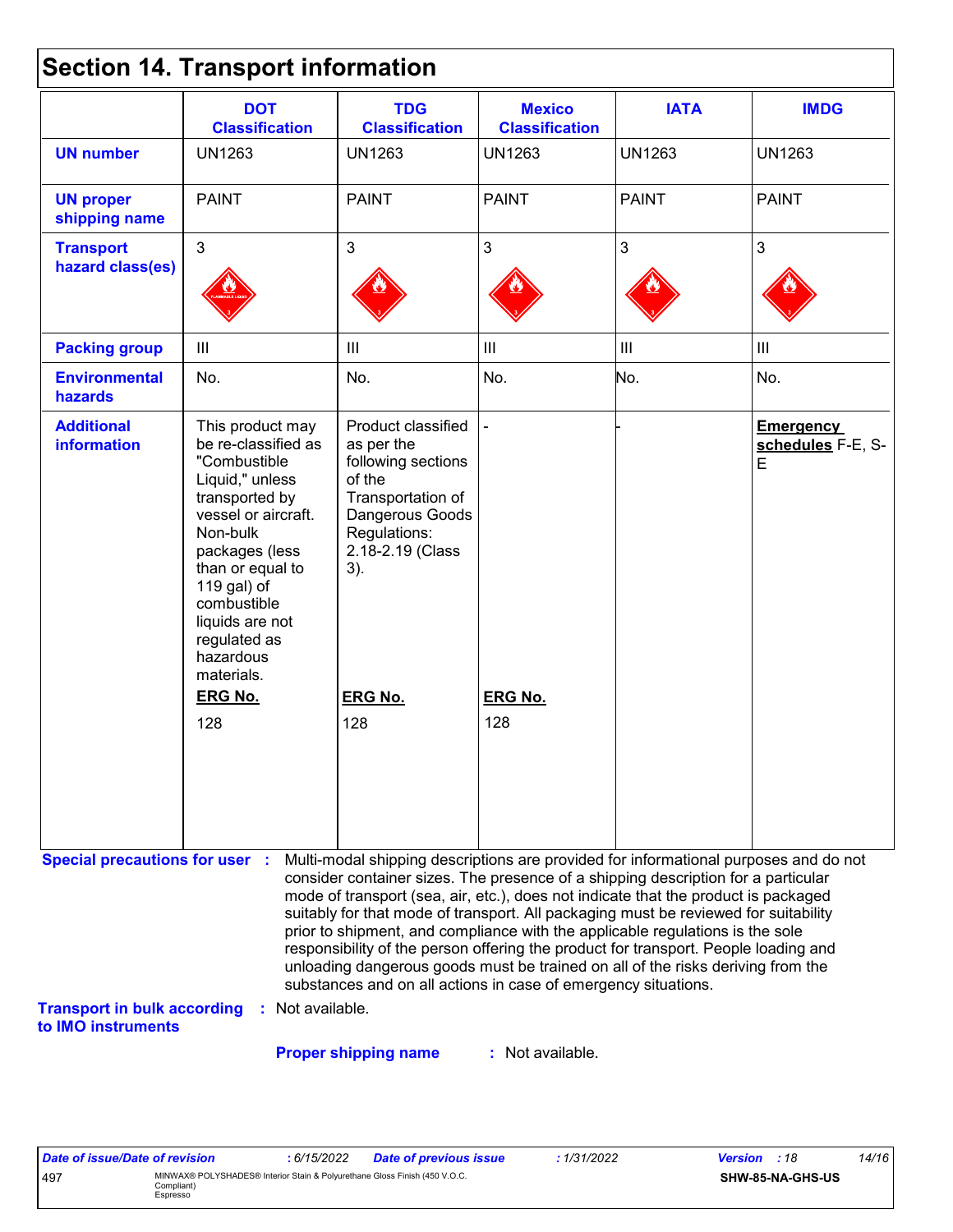### **Section 15. Regulatory information**

#### **SARA 313**

SARA 313 (40 CFR 372.45) supplier notification can be found on the Environmental Data Sheet.

#### **California Prop. 65**

WARNING: This product contains chemicals known to the State of California to cause cancer and birth defects or other reproductive harm.

#### **International regulations**

| <b>International lists</b> | Australia inventory (AllC): Not determined.                  |
|----------------------------|--------------------------------------------------------------|
|                            | China inventory (IECSC): Not determined.                     |
|                            | Japan inventory (CSCL): Not determined.                      |
|                            | Japan inventory (ISHL): Not determined.                      |
|                            | Korea inventory (KECI): Not determined.                      |
|                            | New Zealand Inventory of Chemicals (NZIoC): Not determined.  |
|                            | Philippines inventory (PICCS): Not determined.               |
|                            | Taiwan Chemical Substances Inventory (TCSI): Not determined. |
|                            | Thailand inventory: Not determined.                          |
|                            | Turkey inventory: Not determined.                            |
|                            | Vietnam inventory: Not determined.                           |
|                            |                                                              |

### **Section 16. Other information**

**Hazardous Material Information System (U.S.A.)**



**The customer is responsible for determining the PPE code for this material. For more information on HMIS® Personal Protective Equipment (PPE) codes, consult the HMIS® Implementation Manual.**

**Caution: HMIS® ratings are based on a 0-4 rating scale, with 0 representing minimal hazards or risks, and 4 representing significant hazards or risks. Although HMIS® ratings and the associated label are not required on SDSs or products leaving a facility under 29 CFR 1910.1200, the preparer may choose to provide them. HMIS® ratings are to be used with a fully implemented HMIS® program. HMIS® is a registered trademark and service mark of the American Coatings Association, Inc.**

**Procedure used to derive the classification**

| <b>Classification</b>                                                 | <b>Justification</b>  |
|-----------------------------------------------------------------------|-----------------------|
| FLAMMABLE LIQUIDS - Category 3                                        | On basis of test data |
| <b>SKIN SENSITIZATION - Category 1</b>                                | Calculation method    |
| <b>CARCINOGENICITY - Category 2</b>                                   | Calculation method    |
| TOXIC TO REPRODUCTION - Category 1B                                   | Calculation method    |
| SPECIFIC TARGET ORGAN TOXICITY (SINGLE EXPOSURE) (Respiratory tract   | Calculation method    |
| irritation) - Category 3                                              |                       |
| SPECIFIC TARGET ORGAN TOXICITY (SINGLE EXPOSURE) (Narcotic effects) - | Calculation method    |
| Category 3                                                            |                       |
| SPECIFIC TARGET ORGAN TOXICITY (REPEATED EXPOSURE) - Category 1       | Calculation method    |
| <b>ASPIRATION HAZARD - Category 1</b>                                 | Calculation method    |
| <b>Lintany</b>                                                        |                       |

#### **History**

| Date of printing                         | : 6/15/2022 |
|------------------------------------------|-------------|
| Date of issue/Date of<br><b>revision</b> | : 6/15/2022 |
| Date of previous issue                   | : 1/31/2022 |
| <b>Version</b>                           | : 18        |

| Date of issue/Date of revision |                                                                                                      | : 6/15/2022 | <b>Date of previous issue</b> | : 1/31/2022 | <b>Version</b> : 18 |                  | 15/16 |
|--------------------------------|------------------------------------------------------------------------------------------------------|-------------|-------------------------------|-------------|---------------------|------------------|-------|
| 497                            | MINWAX® POLYSHADES® Interior Stain & Polyurethane Gloss Finish (450 V.O.C.<br>Compliant)<br>Espresso |             |                               |             |                     | SHW-85-NA-GHS-US |       |